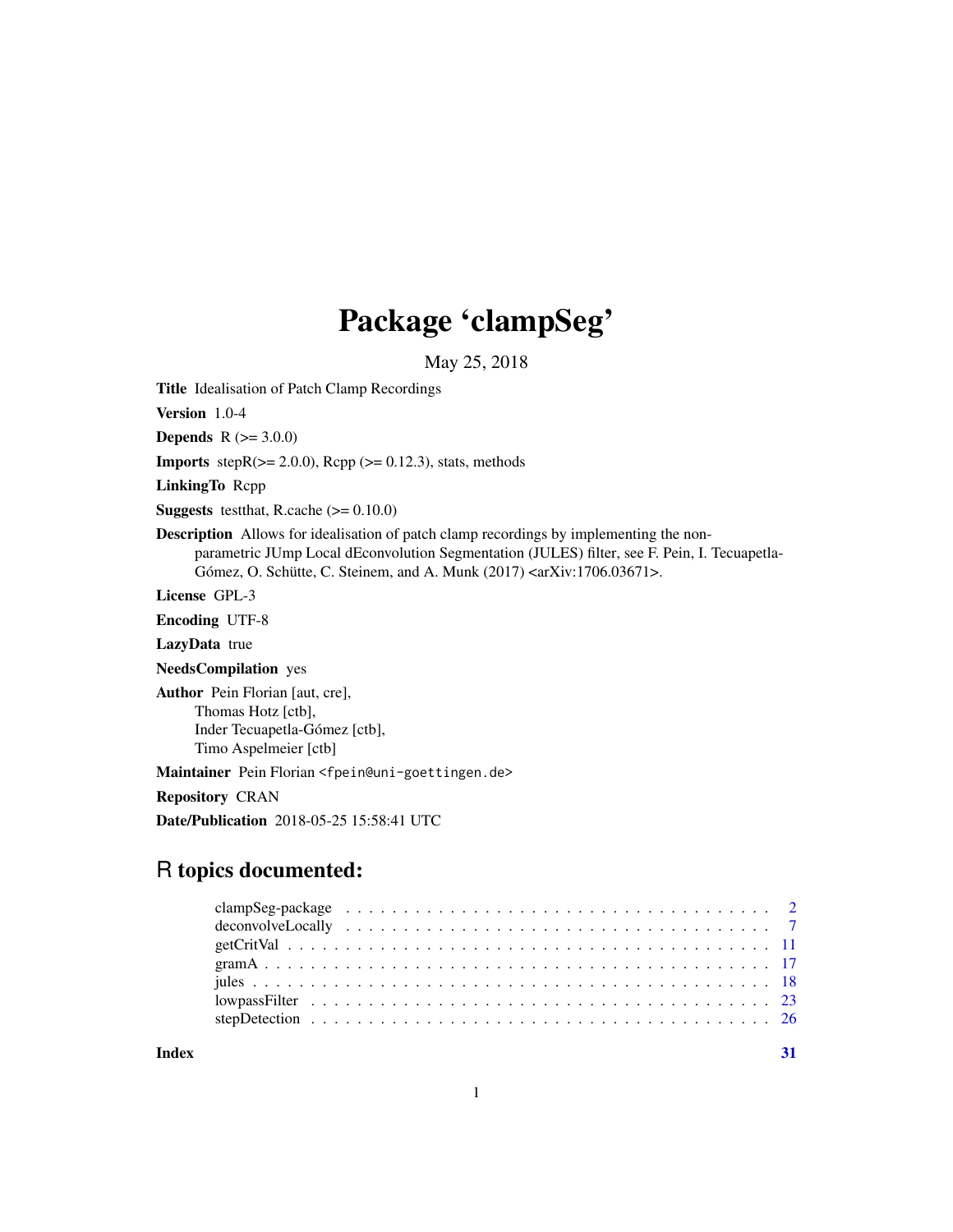<span id="page-1-0"></span>

#### Description

Allows for idealisation (fitting) of patch clamp (ion channel) recordings by implementing the JUmp Local dEconvolution Segmentation (JULES) filter (Pein et al., 2017) in the function [jules](#page-17-1). This non-parametric (model-free) segmentation method combines statistical multiresolution techniques with local deconvolution for idealising patch clamp recordings. In particular, also flickering (events on small time scales) can be detected and idealised.

#### Details

The main function of this package is [jules](#page-17-1) which implements the JUmp Local dEconvolution Segmentation (JULES) filter (Pein et al., 2017). It reconstructs the signal underlying the data which is assumed to be a step (piecewise constant) function, e.g. constant conductance levels are assumed. The signal is pertubed by (Gaussian) white noise and convolved with a lowpass filter, resulting in a smooth signal pertubed by correlated noise with known correlation structure. The recorded data points are modelled as sampled (digitised) recordings of this process. For more details on this model see (Pein et al., 2017, section II). A small example of such a recording, 3 seconds of a gramicidin A recording, is given by [gramA](#page-16-1).

The filter can be created by the function [lowpassFilter](#page-22-1), currently only Bessel filters are supported. The critical value q in (Pein et al., 2017, (7)), the main parameter of JULES, can either be given by the user or be obtained by the function [getCritVal](#page-10-1), automatically called if required, in an universal manner by Monte-Carlo simulations such that (7) is a level alpha-test. The critical value q, or alternatively the significance level alpha, balances the risk of over- and underfitting. By default a small significance level of alpha =  $0.05$  is chosen to guarantee that additional artificial changes are only be detected with a small probability. The critical value q and the Monte-Carlo simulations depend on the number of data points and the filter.

Since a Monte-Carlo simulation lasts potentially much longer (up to several hours or days if the number of observations is in the millions) than the main calculations, multiple possibilities for saving and loading the simulations are offered. Simulations can either be saved in the workspace in the variable critValStepRTab or persistently on the file system for which the package [R.cache](#page-0-0) is used. Moreover, storing in and loading from variables and [RDS](#page-0-0) files is supported. The simulation, saving and loading can be controlled by the argument option. By default simulations will be saved in the workspace and on the file system. For more details and for how simulation can be removed see the documentation of [getCritVal](#page-10-1).

The detection and estimation step of JULES can be obtained separately by the functions [stepDetection](#page-25-1) and [deconvolveLocally](#page-6-1), respectively.

#### References

Pein, F., Tecuapetla-Gómez, I., Schütte, O., Steinem, C., Munk, A. (2017) Fully-automatic multiresolution idealization for filtered ion channel recordings: flickering event detection. *arXiv*:1706.03671.

Hotz, T., Schütte, O., Sieling, H., Polupanow, T., Diederichsen, U., Steinem, C., and Munk, A. (2013) Idealizing ion channel recordings by a jump segmentation multiresolution filter. *IEEE Transactions on NanoBioscience* 12(4), 376–386.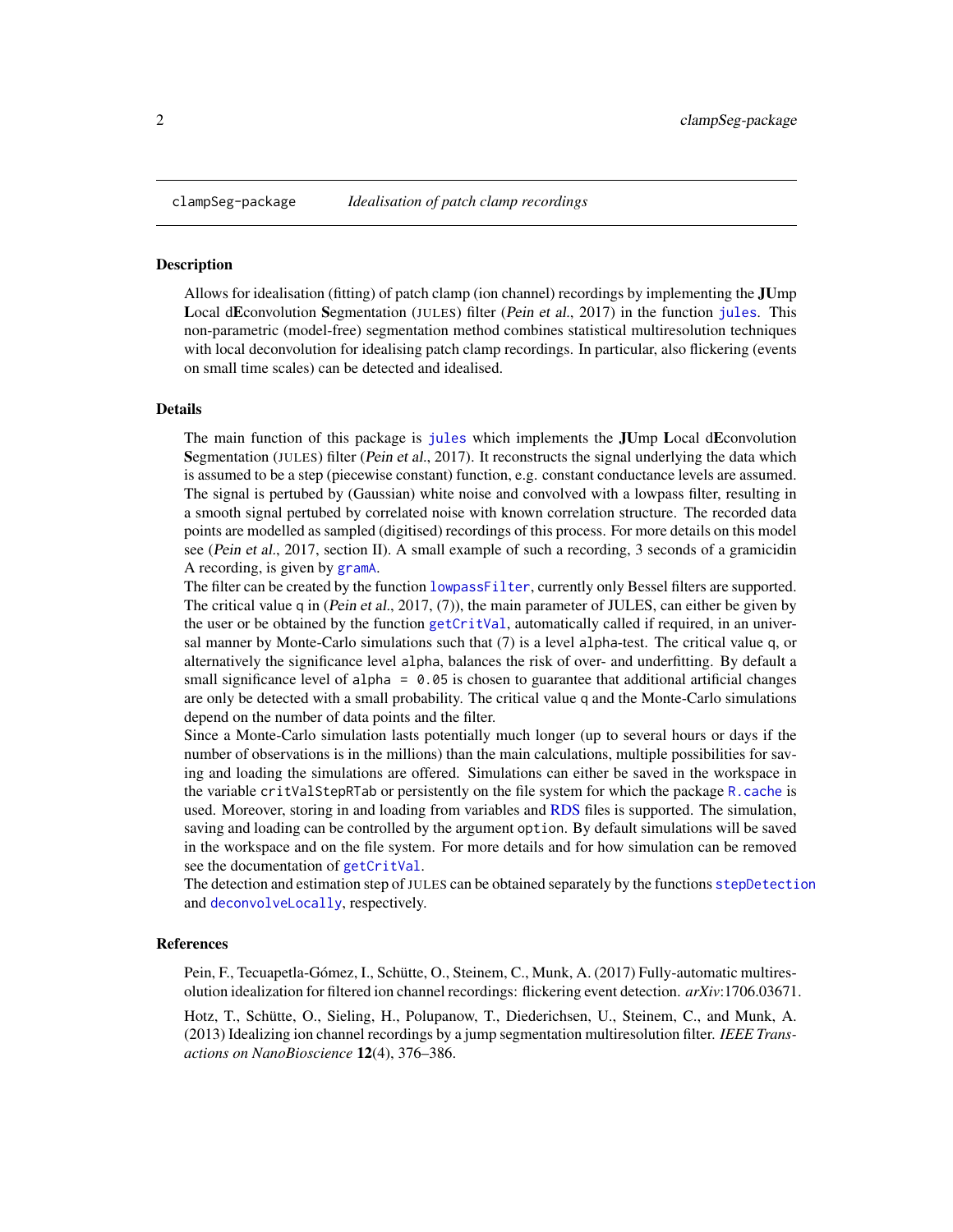<span id="page-2-0"></span>Frick, K., Munk, A. and Sieling, H. (2014) Multiscale change-point inference. With discussion and rejoinder by the authors. *Journal of the Royal Statistical Society, Series B* 76(3), 495–580.

Pein, F., Sieling, H. and Munk, A. (2016) Heterogeneous change point inference. *Journal of the Royal Statistical Society, Series B*, early view.

#### See Also

[jules](#page-17-1), [critVal](#page-0-0), [lowpassFilter](#page-22-1), [gramA](#page-16-1), [deconvolveLocally](#page-6-1), [stepDetection](#page-25-1)

```
## idealisation of the gramicidin A recordings given by gramA
# the used filter
filter \le lowpassFilter(type = "bessel", param = list(pole = 4L, cutoff = 1e3 / 1e4),
                        sr = 1e4# the corresponding time points
time <- 9 + seq(along = gramA) / filter$sr
# plot of the data as in (Pein et al., 2017, figure 1 lower panel)
plot(time, gramA, pch = ".", col = "grey30", ylim = c(20, 50),
     ylab = "Conductance in pS", xlab = "Time in s")
# idealisation by JULES
# this call requires a Monte-Carlo simulation
# and therefore might last a few minutes,
# progress of the Monte-Carlo simulation is reported
idealisation <- jules(gramA, filter = filter, startTime = 9, messages = 100)
# this second call should be much faster
# as the previous Monte-Carlo simulation will be loaded
jules(gramA, filter = filter, startTime = 9)
# add idealisation to the plot
lines(idealisation, col = "#FF0000", lwd = 3)
# much larger significance level alpha for a larger detection power,
# but also with the risk of detecting additional artefacts
# in this example much more changes are detected,
# most of them are probably artefacts, but for instance the event at 11.36972
# might be an additional small event that was missed before
jules(gramA, filter = filter, alpha = 0.9, startTime = 9)
# getCritVal was called in jules, can be called explicitly
# for instance outside of a for loop to save computation time
q <- getCritVal(length(gramA), filter = filter)
identical(jules(gramA, q = q, filter = filter, startTime = 9), idealisation)
# both steps of JULES can be called separately
fit <- stepDetection(gramA, filter = filter, startTime = 9)
identical(deconvolveLocally(fit, data = gramA, filter = filter, startTime = 9),
         idealisation)
```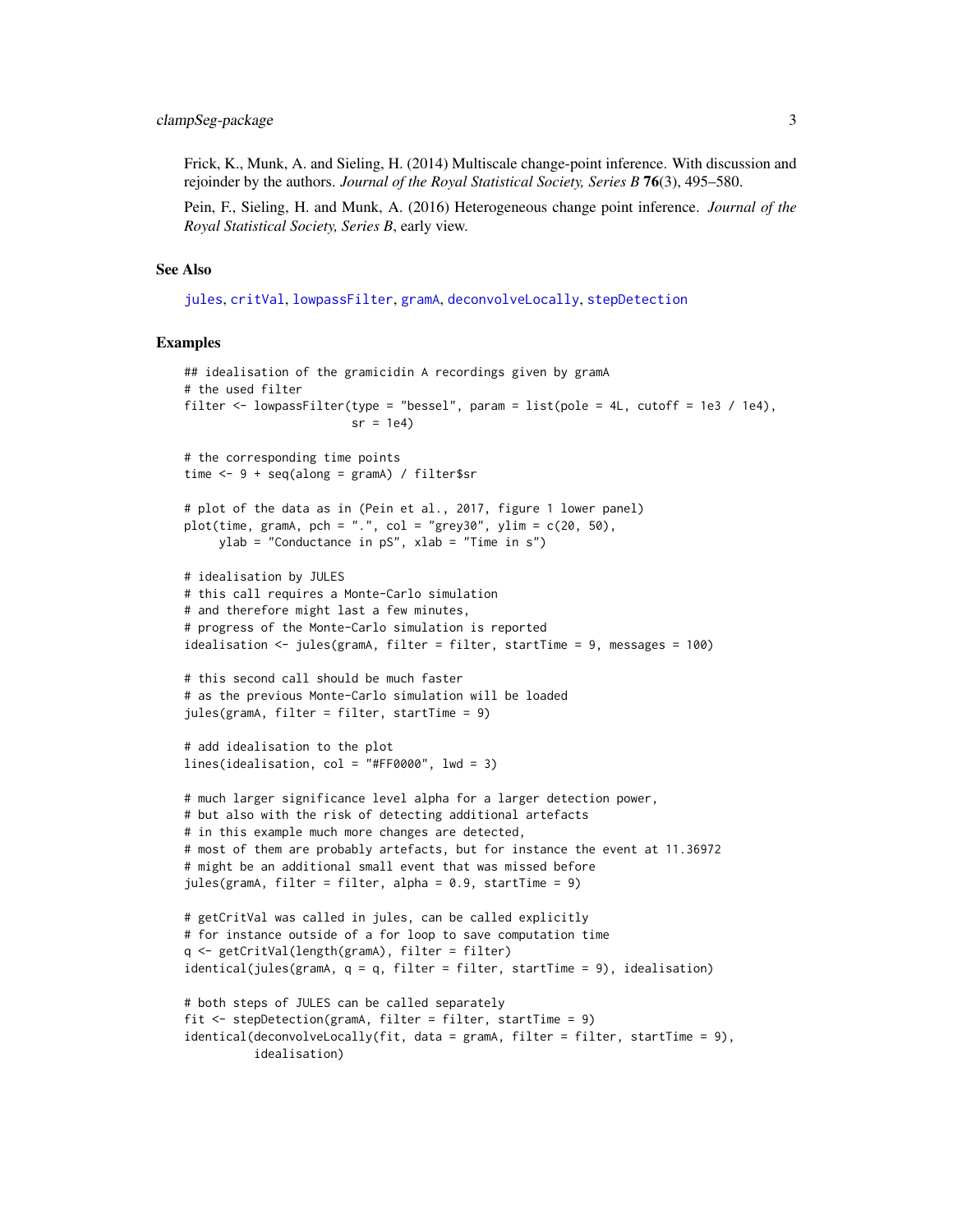```
# more detailed output
each <- jules(gramA, filter = filter, startTime = 9, output = "each")
every <- jules(gramA, filter = filter, startTime = 9, output = "every")
identical(idealisation, each$idealization)
idealisationEvery <- every$idealization[[3]]
attr(idealisationEvery, "noDeconvolution") <- attr(every$idealization,
                                                     "noDeconvolution")
identical(idealisation, idealisationEvery)
identical(each$fit, fit)
identical(every$fit, fit)
## zoom into a single event, (Pein et al., 2017, figure 2 lower left panel)
plot(time, gramA, pch = 16, col = "grey30", ylim = c(20, 50),xlim = c(10.40835, 10.4103), ylab = "Conductance in pS", xlab = "Time in s")# relevant part of the idealisation
cps <- idealisation$leftEnd[8:9]
levels <- idealisation$value[7:9]
t \leq -\text{seq}(\text{cps}[1] - 0.0009, \text{cps}[2] + 0.0023, 1e-6)# idealisation
lines(t, ifelse(t < cps[1], rep(levels[1], length(t)),
                ifelse(t < cps[2], rep(levels[2], length(t)),rep(levels[3], length(t)))),
      col = "#FF0000", \text{ lwd} = 3)# idealisation convolved with the filter
lines(t, levels[1] \star (1 - filter$truncatedStepfun(t - cps[1])) +
        levels[2] * (filter$truncatedStepfun(t - cps[1]) -
                       filter$truncatedStepfun(t - cps[2])) +
        levels[3] * filter$truncatedStepfun(t - cps[2]),
      col = "#770000", \text{ lwd} = 3)# fit prior to the deconvolution step
# does not fit the recorded data points appropriately
cps <- fit$leftEnd[8:9]
levels <- fit$value[7:9]
t \leq - seq(cps[1] - 0.0009, cps[2] + 0.0023, 1e-6)
# fit
lines(t, ifelse(t < cps[1], rep(levels[1], length(t)),
                ifelse(t < cps[2], rep(levels[2], length(t)),
                       rep(levels[3], length(t)))),
      col = "blue", \text{lw} = 3)# fit convolved with the filter
lines(t, levels[1] * (1 - filter$truncatedStepfun(t - cps[1])) +
        levels[2] * (filter$truncatedStepfun(t - cps[1]) -
                       filter$truncatedStepfun(t - cps[2])) +
```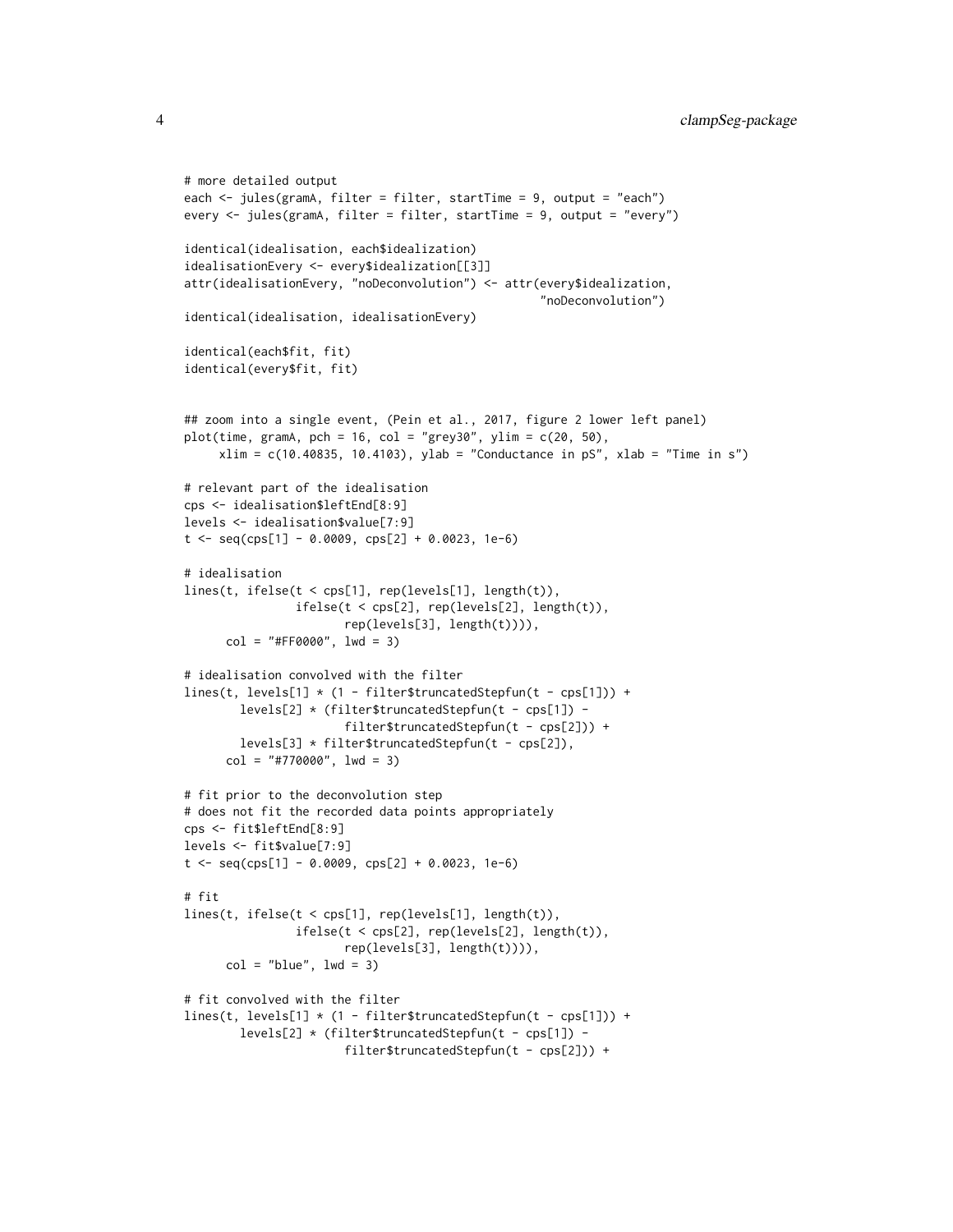```
levels[3] * filter$truncatedStepfun(t - cps[2]),
      col = "darkblue", \text{ lwd} = 3)## zoom into a single jump
plot(time, gramA, pch = 16, col = "grey30", ylim = c(20, 50),xlim = c(9.6476, 9.6496), ylab = "Conductance in pS", xlab = "Time in s")# relevant part of the idealisation
cp <- idealisation$leftEnd[2]
levels <- idealisation$value[1:2]
t \leq - seq(cp - 0.0009, cp + 0.0023, 1e-6)
# idealisation
lines(t, ifelse(t < cp, rep(levels[1], length(t)), rep(levels[2], length(t))),
      col = "#FF0000", \text{ lwd} = 3)# idealisation convolved with the filter
lines(t, levels[1] \star (1 - filter$stepfun(t - cp)) + levels[2] \star filter$stepfun(t - cp),
      col = "#770000", \text{ lwd} = 3)# idealisation with a wrong filter
# does not fit the recorded data points appropriately
wrongFilter <- lowpassFilter(type = "bessel",
                             param = list(pole = 6L, cutoff = 0.2),
                              sr = 1e4# Monte-Carlo simulation depend on the number of observations and on the filter
# hence a simulation is required again (if called for the first time)
# to save some time the number of iterations is reduced to r = 1e3# hence the critical value is computed with less precision
# In general, r = 1e3 is enough for a first impression
# for a detailed analysis r = 1e4 is suggested
idealisationWrong <- jules(gramA, filter = wrongFilter, startTime = 9,
                           r = 1e3, messages = 100)
# relevant part of the idealisation
cp <- idealisationWrong$leftEnd[2]
levels <- idealisationWrong$value[1:2]
t \leq - seq(cp - 0.0012, cp + 0.0023, 1e-6)
# idealisation
lines(t, ifelse(t < cp, rep(levels[1], length(t)), rep(levels[2], length(t))),
      col = "blue", \text{lw} = 3)# idealisation convolved with the filter
lines(t, levels[1] \star (1 - filter$stepfun(t - cp)) + levels[2] \star filter$stepfun(t - cp),
      col = "darkblue", \text{ lwd} = 3)# simulation for a larger number of observations can be used (nq = 3e4)
# does not require a new simulation as the simulation from above will be used
```

```
# (if the previous call was executed first)
```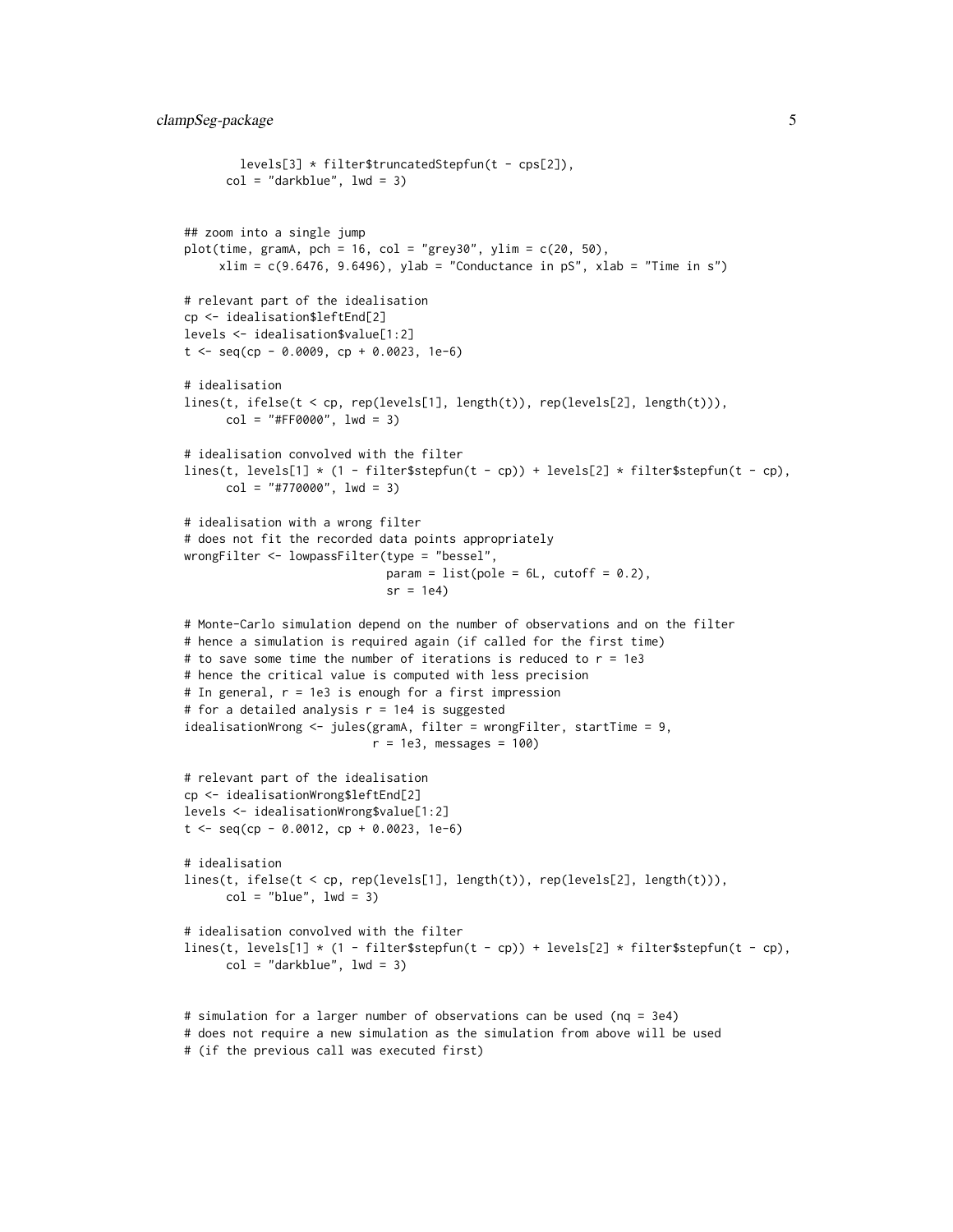```
jules(gramA[1:2.99e4], filter = wrongFilter, startTime = 9,
     nq = 3e4, r = 1e3, messages = 100)
# simulation of type "vectorIncreased" for n1 observations can only be reused
# for n2 observations if as.integer(log2(n1)) == as.integer(log2(n2))
# no simulation is required, since a simulation of type "matrixIncreased"
# will be loaded from the fileSystem
# this call also saves a simulation of type "vectorIncreased" in the workspace
jules(gramA[1:1e4], filter = filter, startTime = 9,
     nq = 3e4, messages = 100, r = 1e3)
# here a new simulation is required
# (if no appropriate simulation is saved from a call outside of this file)
jules(gramA[1:1e3], filter = filter, startTime = 9,
     nq = 3e4, messages = 100, r = 1e3,
     options = list(load = list(workspace = c("vector", "vectorIncreased"))))
# the above calls saved and (attempted to) load Monte-Carlo simulations
# in the following call the simulations will neither be saved nor loaded
jules(gramA, filter = filter, startTime = 9, messages = 100, r = 1e3,
     options = list(load = list(), save = list())# only simulations of type "vector" and "vectorInceased" will only be in and
# loaded from the workspace, but no simulations of type "matrix" and
# "matrixIncreased" on the file system
jules(gramA, filter = filter, startTime = 9, messages = 100,
     options = list(load = list(workspace = c("vector", "vectorIncreased")),
                    save = list(workspace = c("vector", "vectorIncreased"))))
# explicit Monte-Carlo simulations, not recommended
stat <- stepR::monteCarloSimulation(n = length(gramA), , family = "mDependentPS",
                                   filter = filter, output = "maximum",
                                    r = 1e3, messages = 100)
jules(gramA, filter = filter, startTime = 9, stat = stat)
# with given standard deviation
sd <- stepR::sdrobnorm(gramA, lag = filter$len + 1)
identical(jules(gramA, filter = filter, startTime = 9, sd = sd), idealisation)
# with less regularisation of the correlation matrix
jules(gramA, filter = filter, startTime = 9, regularization = 0.5)
# with estimation of the level of long segments by the mean
# but requiring 30 observations for it
jules(gramA, filter = filter, startTime = 9,
     localEstimate = mean, thresholdLongSegment = 30)
# with one refinement step less, but with a larger grid
# progress of the deconvolution is reported
# potential warning for no deconvolution is suppressed
jules(gramA, filter = filter, startTime = 9,
     gridSize = c(1 / filter$sr, 1 / 10 / filter$sr),
     windowFactorRefinement = 2, report = TRUE,
     suppressWarningNoDeconvolution = TRUE)
```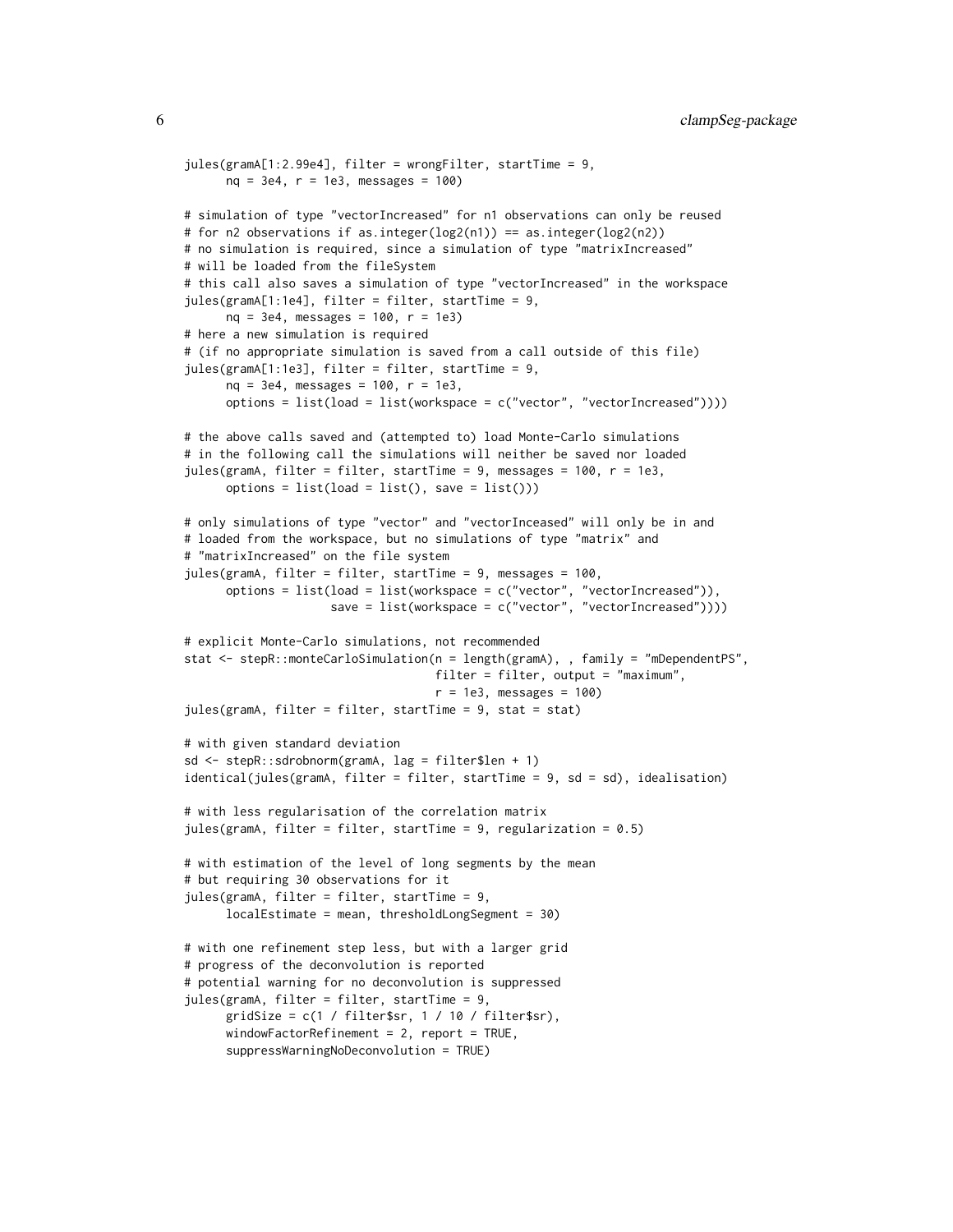#### <span id="page-6-1"></span><span id="page-6-0"></span>Description

Implements the estimation step of JULES (Pein et al., 2017, section III B) in which an initial fit (reconstruction), e.g. computed by [stepDetection](#page-25-1), is refined by local deconvolution.

#### Usage

```
deconvolveLocally(fit, data, filter, startTime = 0, regularization = 1,
                  thresholdLongSegment = 10L, localEstimate = stats::median,
              gridSize = c(1 / filter$sr, 1 / 10 / filter$sr, 1 / 100 / filter$sr),
                  windowFactorRefinement = 1,
                  output = c("onlyIdealization", "everyGrid"), report = FALSE,
                  suppressWarningNoDeconvolution = FALSE)
```
#### Arguments

| fit                    | an stepblock object or a list containing an entry fit with a stepblock object<br>giving the initial fit (reconstruction), e.g. computed by stepDetection                                                                                                                                                                                                                  |
|------------------------|---------------------------------------------------------------------------------------------------------------------------------------------------------------------------------------------------------------------------------------------------------------------------------------------------------------------------------------------------------------------------|
| data                   | a numeric vector containing the recorded data points                                                                                                                                                                                                                                                                                                                      |
| filter                 | an object of class lowpassFilter giving the used analogue lowpass filter                                                                                                                                                                                                                                                                                                  |
| startTime              | a single numeric giving the time at which recording (sampling) of data started,<br>sampling time points will be assumed to be startTime + seq(along = data) / filter\$sr                                                                                                                                                                                                  |
|                        | regularization a single positive numeric or a numeric vector with positive entries or a list<br>of length length(gridSize), with each entry a single positive numeric or a<br>numeric vector with positive entries, giving the regularisation added to the cor-<br>relation matrix, see <i>details</i> . For a list the i-th entry will be used in the i-th<br>refinement |
| thresholdLongSegment   |                                                                                                                                                                                                                                                                                                                                                                           |
|                        | a single integer giving the threshold determing how many observations are nec-<br>essary to estimate a level (without deconvolution)                                                                                                                                                                                                                                      |
| localEstimate          | a function for estimating the levels of all long segments, see details, will be<br>called with $localEstimate(data[i:j])$ with i and j two integers in $1:length(data)$<br>and $j - i \ge$ thresholdLongSegment                                                                                                                                                           |
| gridSize               | a numeric vector giving the size of the grids in the iterative grid search, see<br>details                                                                                                                                                                                                                                                                                |
| windowFactorRefinement |                                                                                                                                                                                                                                                                                                                                                                           |
|                        | a single numeric or a numeric vector of length length(gridSize) - 1 giving<br>factors for the refinment of the grid, see <i>details</i> . If a single numeric is given its<br>value is used in all refinement steps                                                                                                                                                       |
| output                 | a string specifing the return type, see Value                                                                                                                                                                                                                                                                                                                             |
| report                 | a single logical, if TRUE the progress will be reported by messages                                                                                                                                                                                                                                                                                                       |
|                        |                                                                                                                                                                                                                                                                                                                                                                           |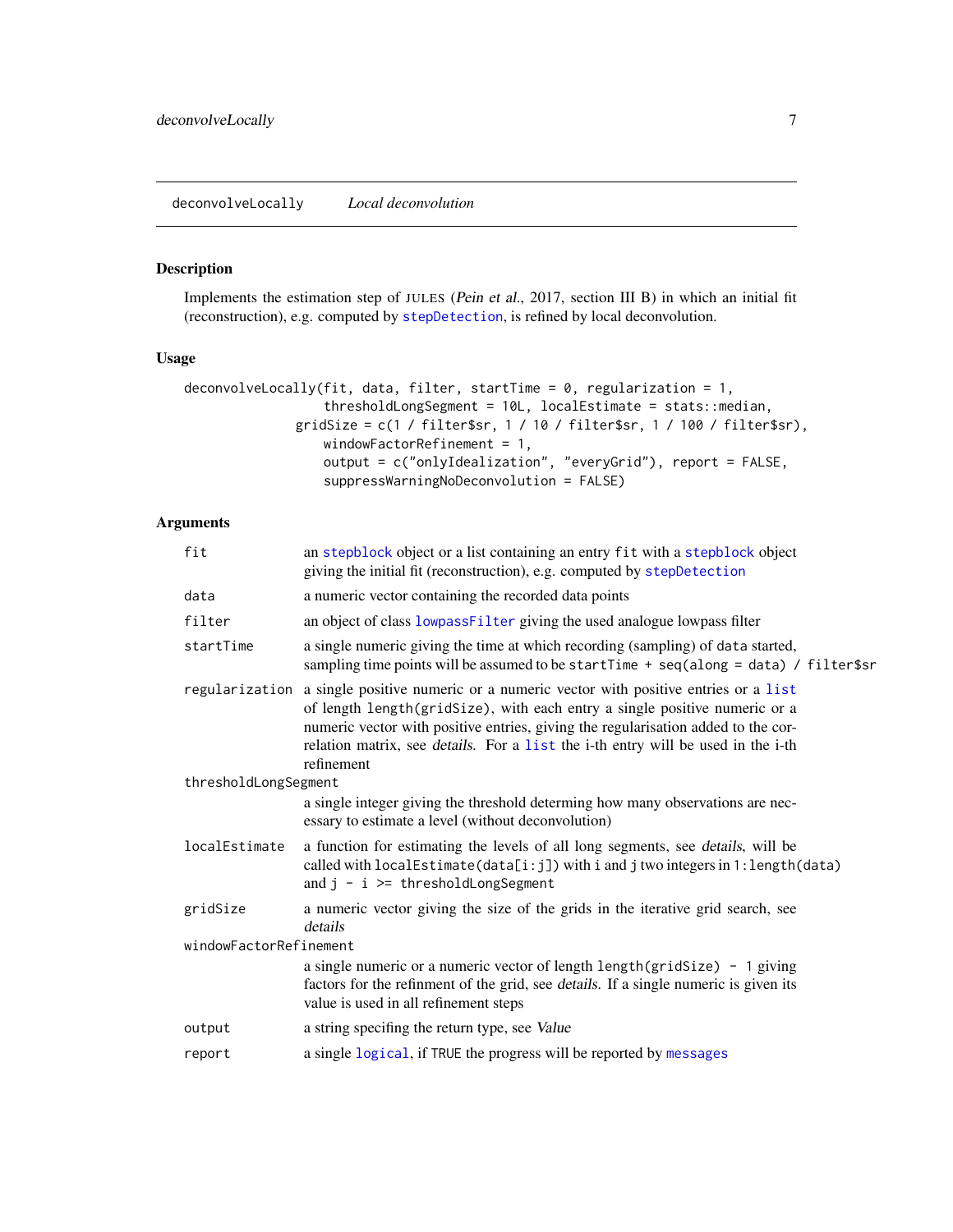#### <span id="page-7-0"></span>suppressWarningNoDeco[nvolution](#page-0-0)

a single logical, if FALSE a [warning](#page-0-0) will be given if at least one segment exists for which no deconvolution can be performed, since two short segments follow each other immediately

#### Details

The local deconvolution consists of two parts.

In the first part, all segments of the initial fit will be divided into long and short ones. The first and lasts filter\$len data points of each segment will be ignored and if the remaining data points data[i:j] are at least thresholdLongSegment, i.e.  $j - i + 1 \ge 1$  thresholdLongSegment, the level (value) of this segment will be determined by  $localEstimate(data[i:j])$ .

The long segments allow in the second part to perform the deconvolution locally by maximizing the likelihood function by an iterative grid search. Three scenarios might occur: Two long segments can follow each other, in this case the change, but no level, has to be estimated by maximizing the likelihood function of only few observations in this single parameter. A single short segment can be in between of two long segments, in this case two changes and one level have to be estimated by maximizing the likelihood function of only few observations in these three parameters. Finally, two short segments can follow each other, in this case no deconvolution is performed and the initial parameters are returned for these segments together with entries in the "noDeconvolution" [attribute](#page-0-0). More precisely, let  $i:j$  be the short segments, then  $i:j$  will be added to the "noDeconvolution" [attribute](#page-0-0) and for the idealisation (if output  $==$  "everyGrid" this applies for each entry) the entries value[i:j], leftEnd[i:(j + 1)] and rightEnd[(i - 1):j] are kept from the initial fit without refinement by deconvolution. If suppressWarningNoDeconvolution == FALSE, additionally, a [warning](#page-0-0) will be given at first occurrence.

Maximisation of the likelihood is performed by minimizing (Pein et al., 2017, (9)), a term of the form  $x^T \Sigma x$ , where  $\Sigma$  is the regularised correlation matrix and x a numeric vector of the same dimension. More precisely, the (unregularised) correlations are filter\$acf, to this the regularisation regularization is added. In detail, if regularization is a numeric, the regularised correlation is

cor <- filter\$acf

cor[seq(along = regularization)] <- cor[seq(along = regularization)] + regularization

and if regularization is a list the same, but regularization is in the i-th refinement replaced by regularization[[i]]. Then,  $\Sigma$  is a symmetric Toeplitz matrix with entries cor, i.e. a matrix with  $\text{cor}[1]$  on the main diagonal,  $\text{cor}[2]$  on the second diagonal, etc. and 0 for all entries outside of the first length(cor) diagonals.

The minimisations are performed by an iterative grid search: In a first step potential changes will be allowed to be at the grid / time points seq(cp - filter\$len / filter\$sr, cp, gridSize[1]), with cp the considered change of the initial fit. For each grid point in case of a single change and for each combination of grid points in case of two changes the term in (9) is computed and the change(s) for which the minimum is attained is / are chosen. Afterwards, refinements are done with the grids

```
seq(cp - windowFactorRefinement[j - 1] * gridSize[j - 1],cp + windowFactorRefinement[j - 1] * gridSize[j - 1],
   gridSize[j]),
```
with cp the change of the iteration before, as long as entries in gridSize are given.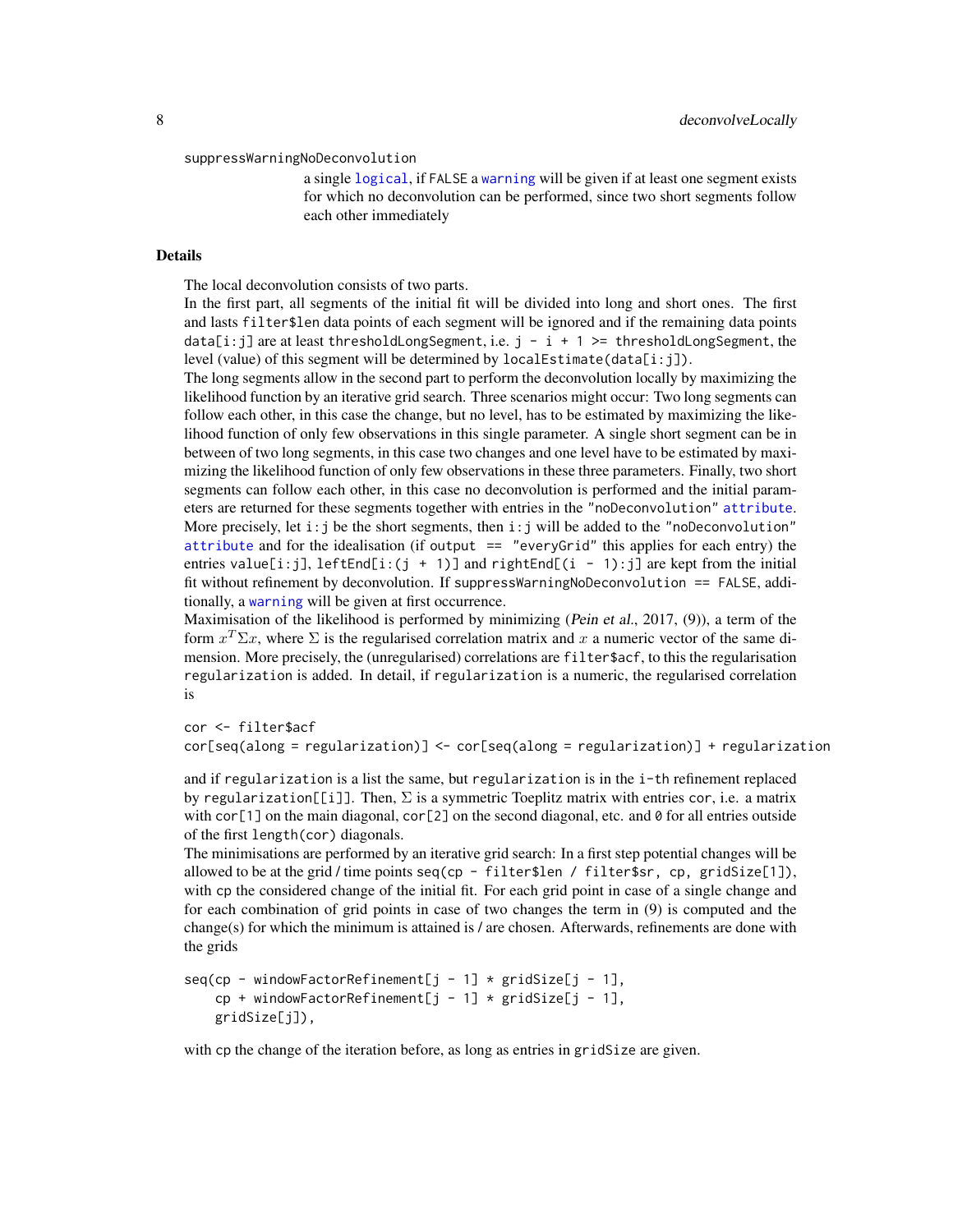#### <span id="page-8-0"></span>deconvolveLocally 9

#### Value

The idealisation (fit, regression) obtained by local deconvolution procedure of the estimation step of JULES. If output == "onlyIdealization" an object of class [stepblock](#page-0-0) containing the final idealisation obtained by local deconvolution. If output == "everyGrid" a [list](#page-0-0) of length length(gridSize) containing the idealisation after each refining step. Additionally, in both cases, an [attribute](#page-0-0) "noDeconvolution", an integer vector, gives the segments for which no deconvolution could be performed, since two short segments followed each other, see details.

#### References

Pein, F., Tecuapetla-Gómez, I., Schütte, O., Steinem, C., Munk, A. (2017) Fully-automatic multiresolution idealization for filtered ion channel recordings: flickering event detection. *arXiv*:1706.03671.

#### See Also

[jules](#page-17-1), [stepDetection](#page-25-1), [lowpassFilter](#page-22-1)

```
## refinement of an initial fit of the gramicidin A recordings given by gramA
# the used filter
filter \le lowpassFilter(type = "bessel", param = list(pole = 4L, cutoff = 1e3 / 1e4),
                        sr = 1e4# initial fit
# with given q to save computation time
# this q is specific to length of the data and the filter
fit \le- stepDetection(gramA, q = 1.370737, filter = filter, startTime = 9)
deconvolution \leq deconvolveLocally(fit, data = gramA, filter = filter, startTime = 9)
# return fit after each refinement
every <- deconvolveLocally(fit, data = gramA, filter = filter, startTime = 9,
                           output = "every")
deconvolutionEvery <- every[[3]]
attr(deconvolutionEvery, "noDeconvolution") <- attr(every, "noDeconvolution")
identical(deconvolution, deconvolutionEvery)
# identical to a direct idealisation by jules
identical(jules(gramA, q = 1.370737, filter = filter, startTime = 9),deconvolution)
# plot of the data as in (Pein et al., 2017, figure 2 middle panel)
time \leq -9 + \text{seq}(\text{along} = \text{gramA}) / filter$sr # time points
plot(time, gramA, pch = ".", col = "grey30", ylim = c(20, 50),
     ylab = "Conductance in pS", xlab = "Time in s")
lines(deconvolution, col = "#FF0000", lwd = 3)
## zoom into a single event, (Pein et al., 2017, figure 2 lower left panel)
plot(time, gramA, pch = 16, col = "grey30", ylim = c(20, 50),
     xlim = c(10.40835, 10.4103), ylab = "Conductance in pS", xlab = "Time in s")
```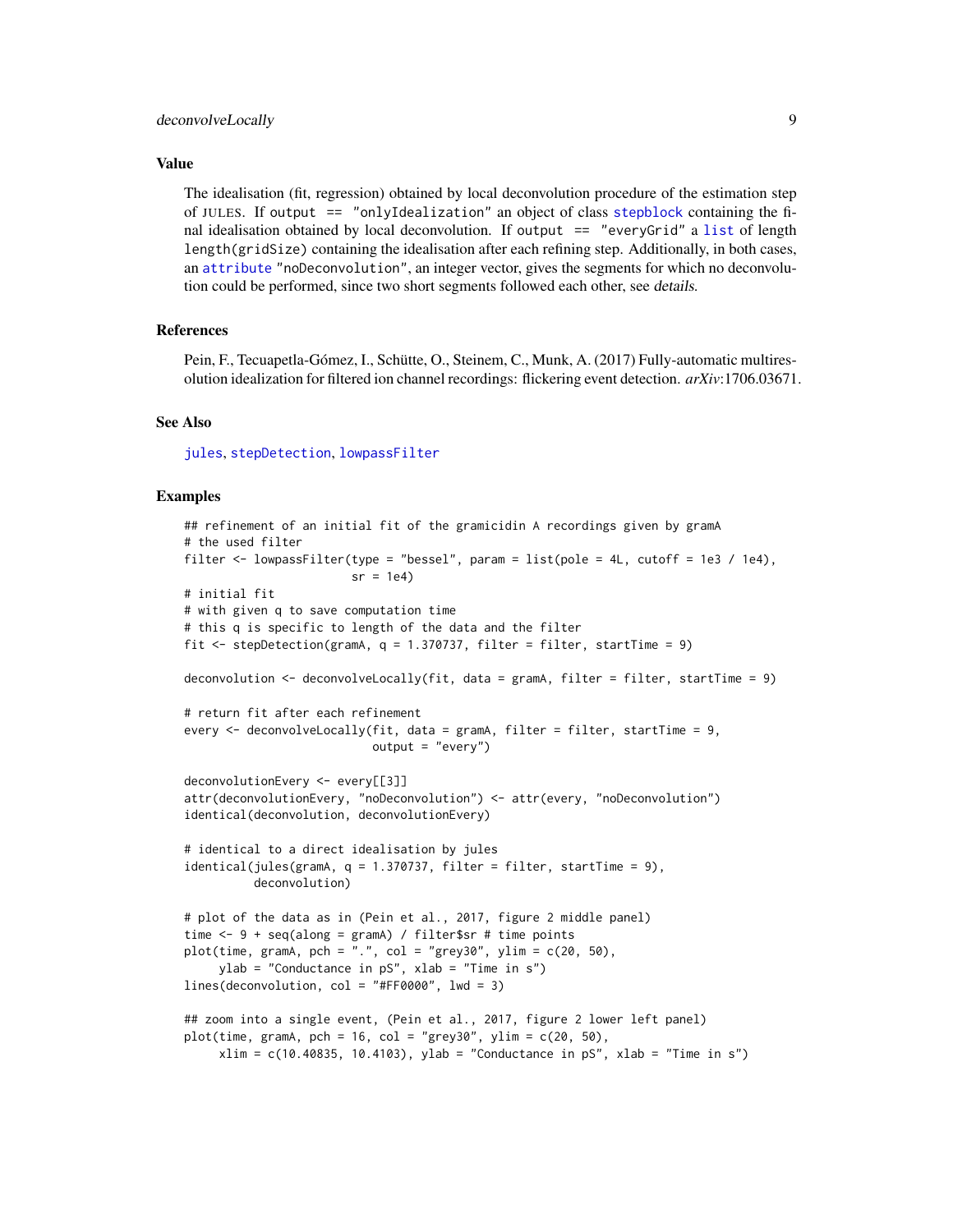```
# relevant part of the deconvolution
cps <- deconvolution$leftEnd[8:9]
levels <- deconvolution$value[7:9]
t \leq -\text{seq(cps[1]} - 0.0009, \text{cps[2]} + 0.0023, 1e-6)# deconvolution
lines(t, ifelse(t < cps[1], rep(levels[1], length(t)),
                ifelse(t < cps[2], rep(levels[2], length(t)),rep(levels[3], length(t)))),
      col = "#FF0000", \text{ lwd} = 3)# deconvolution convolved with the filter
lines(t, levels[1] * (1 - filter $truncated Step fun(t - cps[1])) +levels[2] * (filter$truncatedStepfun(t - cps[1]) -
                       filter$truncatedStepfun(t - cps[2])) +
        levels[3] * filter$truncatedStepfun(t - cps[2]),
      col = "#770000", \text{ lwd} = 3)# fit prior to the deconvolution
# does not fit the recorded data points appropriately
cps <- fit$leftEnd[8:9]
levels <- fit$value[7:9]
t \leq - seq(cps[1] - 0.0009, cps[2] + 0.0023, 1e-6)
# fit
lines(t, ifelse(t < cps[1], rep(levels[1], length(t)),
                ifelse(t < cps[2], rep(levels[2], length(t)),
                       rep(levels[3], length(t)))),
      col = "blue", \text{lwd} = 3)# fit convolved with the filter
lines(t, levels[1] * (1 - filter$truncatedStepfun(t - cps[1])) +
        levels[2] * (filter$truncatedStepfun(t - cps[1]) -
                        filter$truncatedStepfun(t - cps[2])) +
        levels[3] * filter$truncatedStepfun(t - cps[2]),
      col = "darkblue", \text{lwd} = 3)## zoom into a single jump
plot(time, gramA, pch = 16, col = "grey30", ylim = c(20, 50),xlim = c(9.6476, 9.6496), ylab = "Conductance in pS", xlab = "Time in s")# relevant part of the deconvolution
cp <- deconvolution$leftEnd[2]
levels <- deconvolution$value[1:2]
t <- seq(cp - 0.0009, cp + 0.0023, 1e-6)
# deconvolution
lines(t, ifelse(t < cp, rep(levels[1], length(t)), rep(levels[2], length(t))),
      col = "#FF0000", \text{ lwd} = 3)# deconvolution convolved with the filter
```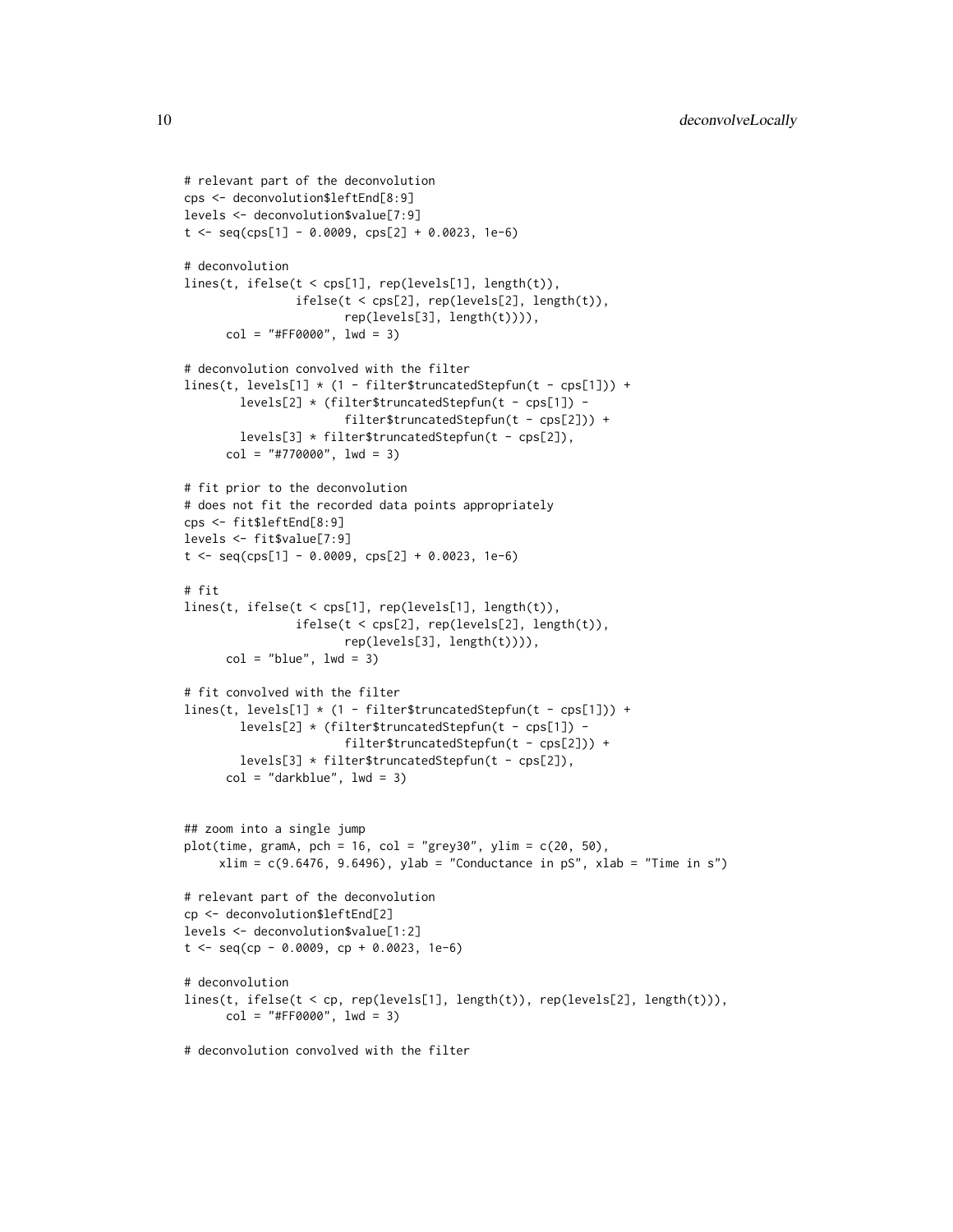```
lines(t, levels[1] \star (1 - filter$stepfun(t - cp)) + levels[2] \star filter$stepfun(t - cp),
      col = "#770000", \text{ lwd} = 3)# deconvolution with a wrong filter
# does not fit the recorded data points appropriately
wrongFilter <- lowpassFilter(type = "bessel",
                             param = list(pole = 6L, cutoff = 0.2),
                              sr = 1e4deconvolutionWrong <- deconvolveLocally(fit, data = gramA, filter = wrongFilter,
                                         startTime = 9)
# relevant part of the deconvolution
cp <- deconvolutionWrong$leftEnd[2]
levels <- deconvolutionWrong$value[1:2]
t < - seq(cp - 0.0012, cp + 0.0023, 1e-6)
# deconvolution
lines(t, ifelse(t < cp, rep(levels[1], length(t)), rep(levels[2], length(t))),
      col = "blue", \text{lwd} = 3)# deconvolution convolved with the filter
lines(t, levels[1] \star (1 - filter$stepfun(t - cp)) + levels[2] \star filter$stepfun(t - cp),
      col = "darkblue", \text{ lwd} = 3)# with less regularisation of the correlation matrix
deconvolveLocally(fit, data = gramA, filter = filter, startTime = 9,
                  regularization = 0.5)
# with estimation of the level of long segments by the mean
# but requiring 30 observations for it
deconvolveLocally(fit, data = gramA, filter = filter, startTime = 9,
                  localEstimate = mean, thresholdLongSegment = 30)
# with one refinement step less, but with a larger grid
# progress of the deconvolution is reported
# potential warning for no deconvolution is suppressed
deconvolveLocally(fit, data = gramA, filter = filter, startTime = 9,
                  gridSize = c(1 / filter$sr, 1 / 10 / filter$sr),
                  windowFactorRefinement = 2, report = TRUE,
                  suppressWarningNoDeconvolution = TRUE)
```
<span id="page-10-1"></span>getCritVal *Critical value*

#### Description

Computes the critical value q in (Pein et al., 2017, (7)) based on a Monte-Carlo simulation such that (7) is a level alpha test. Since a Monte-Carlo simulation lasts potentially much longer (up to several hours or days if the number of observations is in the millions) than the main calculations,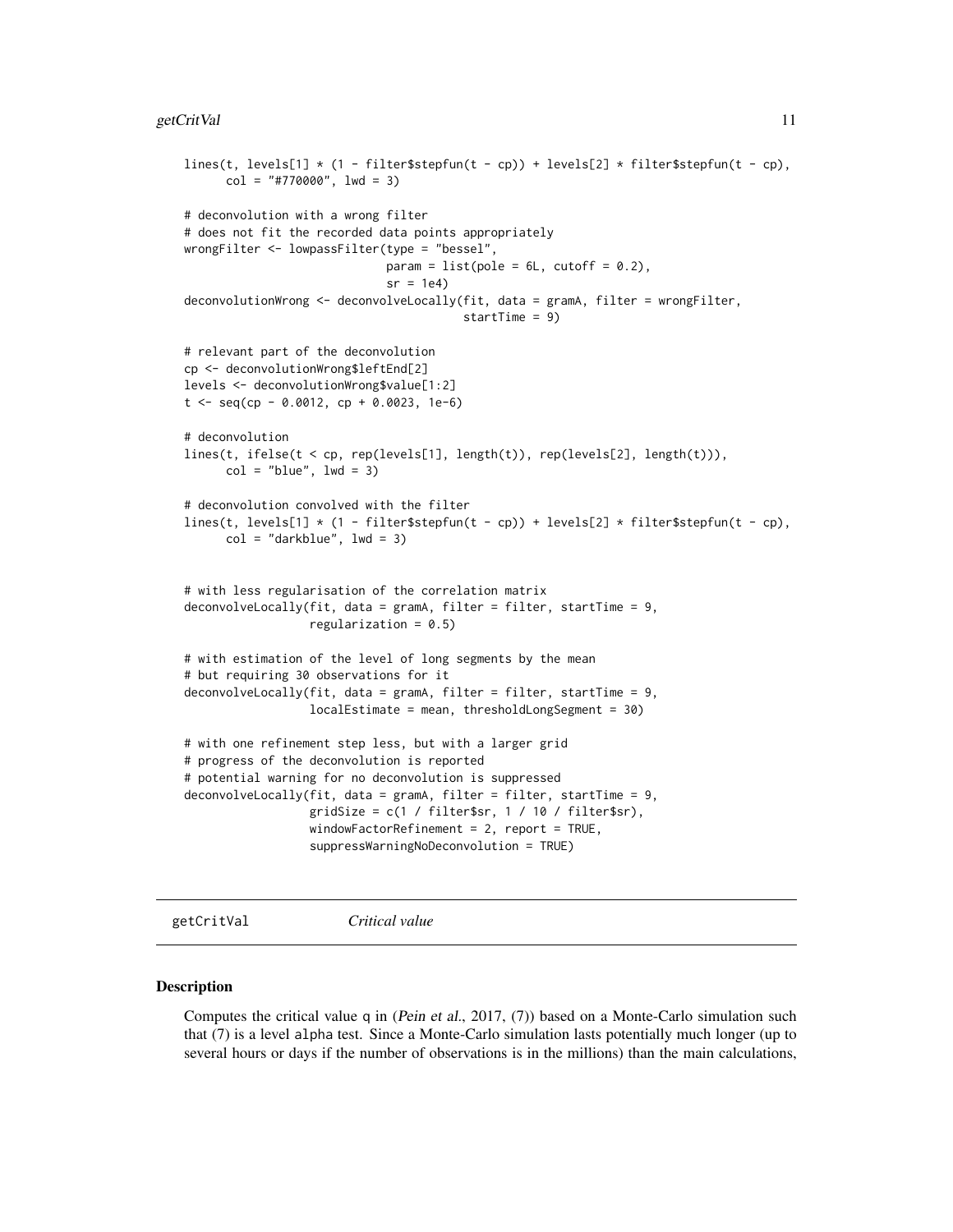<span id="page-11-0"></span>the simulations are by default saved in the workspace and on the file system such that a second call that require the same Monte-Carlo simulation will be much faster. For more details, in particular to which arguments the Monte-Carlo simulations are specific, see Section Simulating, saving and loading of Monte-Carlo simulations below. Progress of a Monte-Carlo simulation can be reported by the argument messages and the saving can be controlled by the argument option.

#### Usage

```
getCritVal(n, alpha = 0.05, filter, r = 1e4, nq = n, options = NULL, stat = NULL,messages = NULL)
```
#### Arguments

| n        | a positive integer giving the number of observations                                                                                                                                                                                                                                                                                                                                                     |
|----------|----------------------------------------------------------------------------------------------------------------------------------------------------------------------------------------------------------------------------------------------------------------------------------------------------------------------------------------------------------------------------------------------------------|
| alpha    | a probability, i.e. a single numeric between 0 and 1, giving the significance<br>level. Its choice is a trade-off between data fit and parsimony of the estimator. In<br>other words, this argument balances the risks of missing changes and detecting<br>additional artefacts. For more details on this choice see (Frick et al., 2014,<br>section 4) and (Pein et al., 2017, section 3.4)             |
| filter   | an object of class lowpassFilter giving the used analogue lowpass filter                                                                                                                                                                                                                                                                                                                                 |
| r        | a positive integer giving the required number of Monte-Carlo simulations if they<br>will be simulated or loaded from the workspace or the file system                                                                                                                                                                                                                                                    |
| nq       | a positive integer larger than or equal to n giving the (increased) number of<br>observations for the Monte-Carlo simulation. See Section Simulating, saving<br>and loading of Monte-Carlo simulations for more details                                                                                                                                                                                  |
| options  | a list specifying how Monte-Carlo simulations will be simulated, saved and<br>loaded. For more details see Section Simulating, saving and loading of Monte-<br>Carlo simulations                                                                                                                                                                                                                         |
| stat     | an object of class "MCSimulationVector" or "MCSimulationMaximum", usu-<br>ally computed by monteCarloSimulation. Has to be simulated for at least the<br>given number of observations n and for the given filter. If missing it will be<br>loaded and if not found simulated accordingly to the given options. For more<br>details see Section Simulating, saving and loading of Monte-Carlo simulations |
| messages | a positive integer or NULL, in each messages iteration a message will be given in<br>order to show the progress of the simulation, if NULL no message will be given                                                                                                                                                                                                                                      |

#### Value

A single numeric giving the critical value q in (Pein et al., 2017, (7)).

#### Simulating, saving and loading of Monte-Carlo simulations

Since a Monte-Carlo simulation lasts potentially much longer (up to several hours or days if the number of observations is in the millions) than the main calculations, this function offers multiple possibilities to save and load the simulations. The simulation, saving and loading can be controlled by the argument option. This argument has to be a [list](#page-0-0) or NULL. For the [list](#page-0-0) the following named entries are allowed: "simulation", "save", "load", "envir" and "dirs". All missing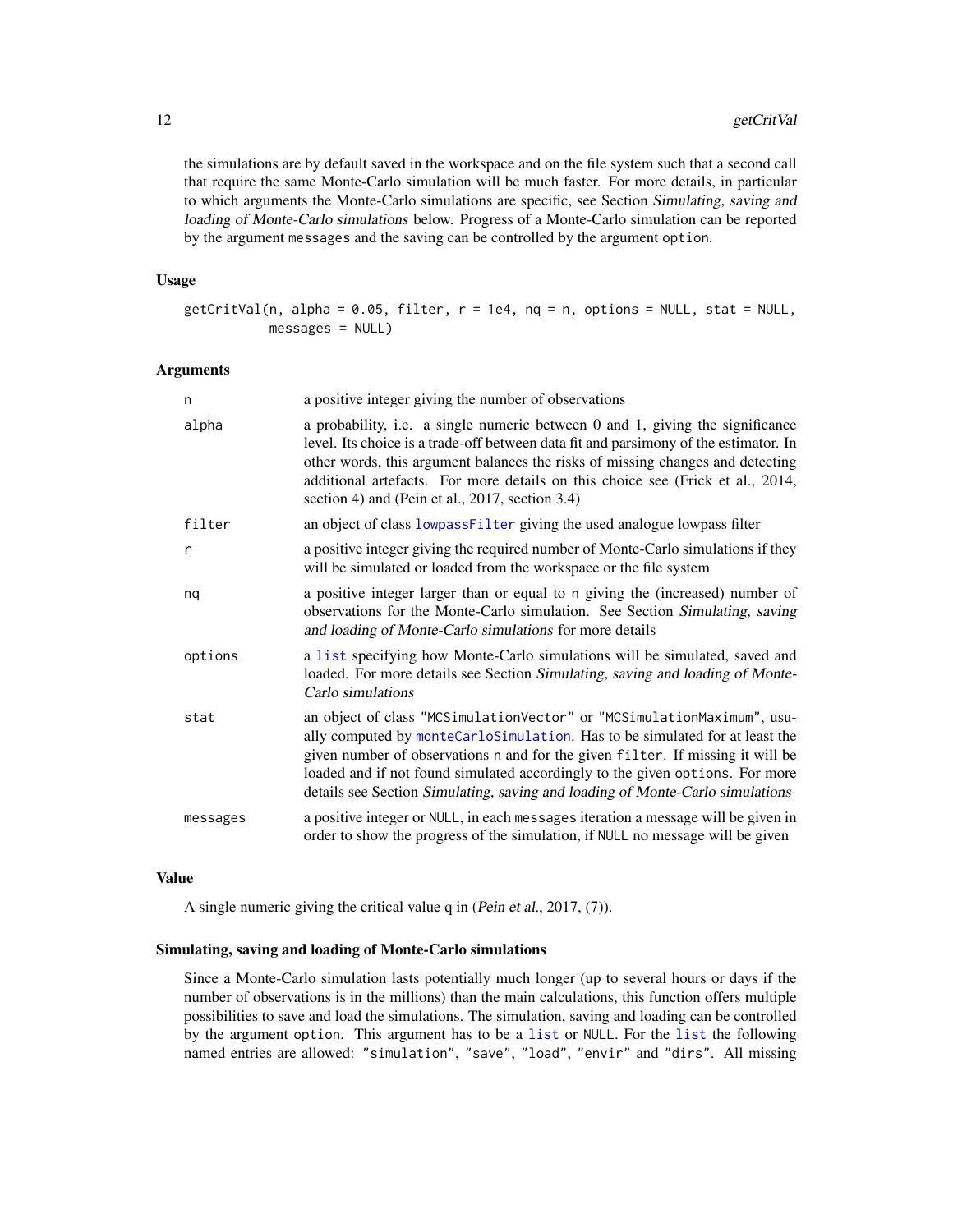<span id="page-12-0"></span>entries will be set to their default option.

Each Monte-Carlo simulation is specific to the number of observations and the used filter. Monte-Carlo simulations can also be performed for a (slightly) larger number of observations  $n_q$  given in the argument nq, which avoids extensive resimulations for only a little bit varying number of observations at price of a (slightly) smaller detection power. We recommend to not use a nq more than two times larger than the number of observations n.

Objects of the following types can be simulated, saved and loaded:

- "vector": an object of class "MCSimulationMaximum" for n observations, i.e. a numeric vector of length r
- "vectorIncreased": an object of class "MCSimulationMaximum" for nq observations, i.e. a numeric vector of length r
- "matrix": an object of class "MCSimulationVector" for n observations, i.e. a matrix of dimensions as.integer(log2(n)) + 1L and r
- "matrixIncreased": an object of class "MCSimulationVector" for nq observations, i.e. a matrix of as.integer(log2(n)) + 1L and r

Objects of class "MCSimulationVector" and objects of class "MCSimulationMaximum" lead to the same result (if the number of observations is the same), but an object of class "MCSimulationVector" requires much more storage space and has slightly larger saving and loading times. However, simulations of type "vectorIncreased", i.e. objects of class "MCSimulationMaximum" with nq observations, have to be resimulated if as. integer(log2(n1)) != as. integer(log2(n2)) when the saved simulation was computed with  $n == n1$  and the simulation now is required for  $n == n2$ and  $nq \geq n1$  and  $nq \geq n2$ . All in all, if all data sets in the analysis have the same number of observations simulations of type "vector" are recommended. If they have a slightly different number of observations it is recommend to set nq to the largest number and to use simulations for an increased number of observations: If as integer( $log(2(n))$ ) is the same for all data sets type "vectorIncreased" is recommend, if they differ type "matrixIncreased" avoids a resimulation at the price of a larger object to be stored and loaded.

The simulations can either be saved in the workspace in the variable critValStepRTab or persistently on the file system for which the package  $R$ , cache is used. Loading from the workspace is faster, but either the user has to save the workspace manually or in a new session simulations have to be performed again. Moreover, storing in and loading from variables and [RDS](#page-0-0) files is supported.

options\$envir and options\$dirs: For loading from / saving in the workspace the variable critValStepRTab in the [environment](#page-0-0) options\$envir will be looked for and if missing in case of saving also created there. Moreover, the variable(s) specified in options\$save\$variable (explained in the Subsection Saving: options\$save) will be assigned to this [environment](#page-0-0). By default the [global environment](#page-0-0) .GlobalEnv is used, i.e. options\$envir == .GlobalEnv.

For loading from / saving on the file system [loadCache\(](#page-0-0)key = keyList, dirs = options\$dirs) and [saveCache\(](#page-0-0)stat, key = attr(stat, "keyList"), dirs = options\$dirs) are called, respectively. In other words, options\$dirs has to be a [character](#page-0-0) [vector](#page-0-0) constituting the path to the cache subdirectory relative to the cache root directory as returned by [getCacheRootPath](#page-0-0)(). If options $\$dirs == "$ , the path will be the cache root path. By default the subdirectory "stepR" is used, i.e. options\$dirs == "stepR". Missing directories will be created.

Simulation: options\$simulation: Whenever Monte-Carlo simulations have to be performed, i.e. when stat == NULL and the required Monte-Carlo simulation could not be loaded, the type specified in options\$simulation will be simulated by [monteCarloSimulation](#page-0-0). In other words,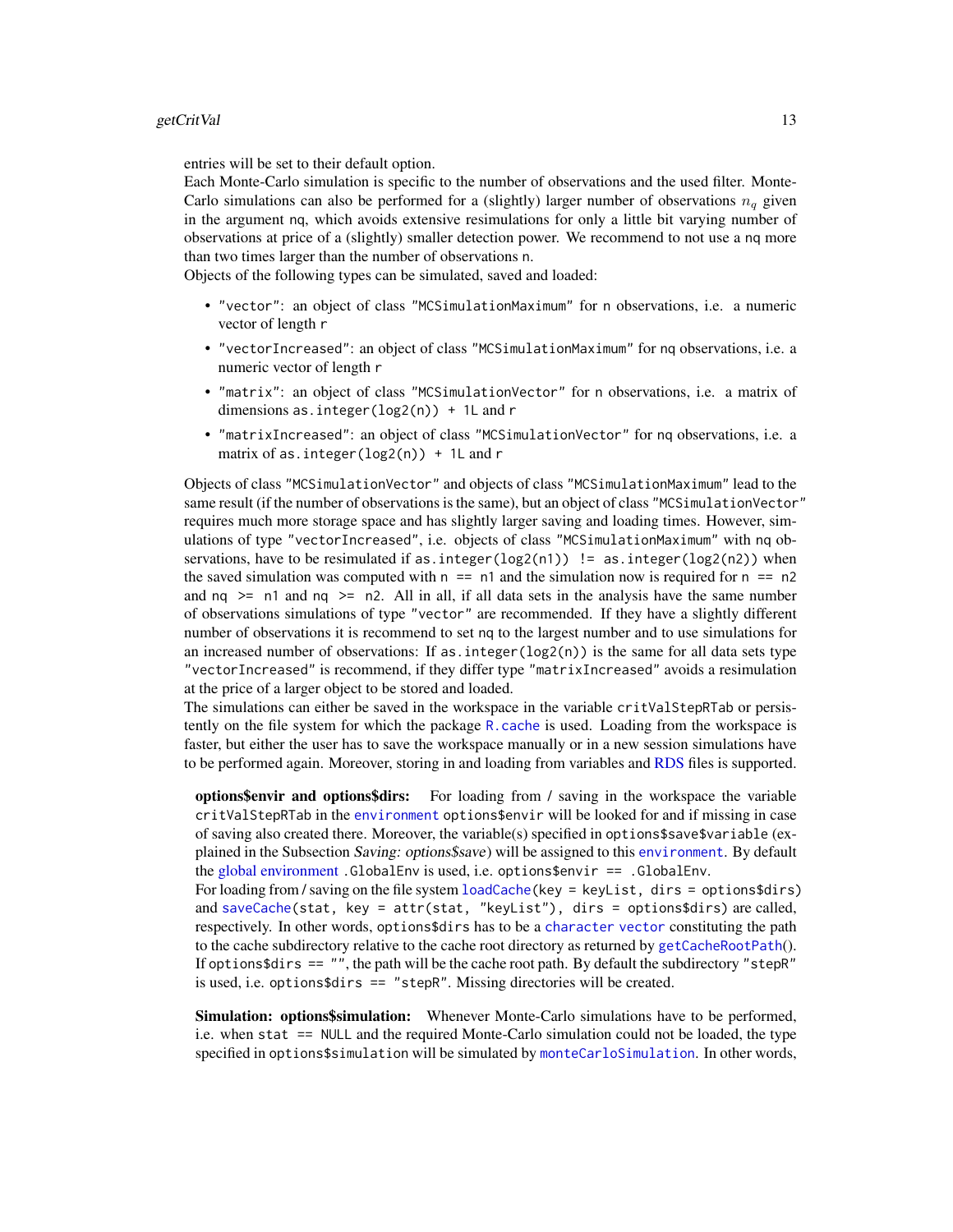<span id="page-13-0"></span>options\$simulation must be a single string of the following: "vector", "vectorIncreased", "matrix" or "matrixIncreased". By default (options\$simulation == NULL), an object of class "MCSimulationVector" for nq observations will be simulated, i.e. options\$simulation == "matrixIncreased". For this choice please recall the explanations regarding computation time and flexibility at the beginning of this section.

Loading: options\$load: Loading of the simulations can be controlled by the entry options\$load which itself has to be a [list](#page-0-0) with possible entries: "RDSfile", "workspace", "package" and "fileSystem". Missing entries disable the loading from this option. Whenever a Monte-Carlo simulation is required, i.e. when the variable q is not given, it will be searched for at the following places in the given order until found:

- 1. in the variable stat,
- 2. in options\$load\$RDSfile as an [RDS](#page-0-0) file, i.e. the simulation will be loaded by readRDS(options\$load\$RDSfile). In other words, options\$load\$RDSfile has to be a [connection](#page-0-0) or the name of the file where the R object is read from,
- 3. in the workspace or on the file system in the following order: "vector", "matrix", "vectorIncreased" and finally of "matrixIncreased". For each option it will first be looked in the workspace and then on the file system. All searches can be disabled by not specifying the corresponding string in options\$load\$workspace and options\$load\$fileSystem. In other words, options\$load\$workspace and options\$load\$fileSystem have to be vectors of strings containing none, some or all of "vector", "matrix", "vectorIncreased" and "matrixIncreased",
- 4. if all other options fail a Monte-Carlo simulation will be performed.

By default (if options\$load is missing / NULL) no [RDS](#page-0-0) file is specified and all other options are enabled, i.e.

options\$load <- list(workspace = c("vector", "vectorIncreased", "matrix", "matrixIncreased"), fileSystem = c("vector", "vectorIncreased", "matrix", "matrixIncreased"),  $RDSfile = NULL$ .

Saving: options\$save: Saving of the simulations can be controlled by the entry options\$save which itself has to be a [list](#page-0-0) with possible entries: "workspace", "fileSystem", "RDSfile" and "variable". Missing entries disable the saving in this option.

All available simulations, no matter whether they are given by stat, loaded, simulated or in case of "vector" and "vectorIncreased" computed from "matrix" and "matrixIncreased", respectively, will be saved in all options for which the corresponding type is specified. Here we say a simulation is of type "vectorIncreased" or "matrixIncreased" if the simulation is not performed for n observations. More specifically, a simulation will be saved:

- 1. in the workspace or on the file system if the corresponding string is contained in options\$save\$workspace and options\$save\$fileSystem, respectively. In other words, options\$save\$workspace and options\$save\$fileSystem have to be vectors of strings containing none, some or all of "vector", "matrix", "vectorIncreased" and "matrixIncreased",
- 2. in a variable named by options\$save\$variable in the [environment](#page-0-0) options\$envir. Hence, options\$save\$variable has to be a vector of one or two containing variable names (character vectors). If options\$save\$variable is of length two a simulation of type "vector" or "vectorIncreased" (only one can occur at one function call) will be saved in options\$save\$variable[1]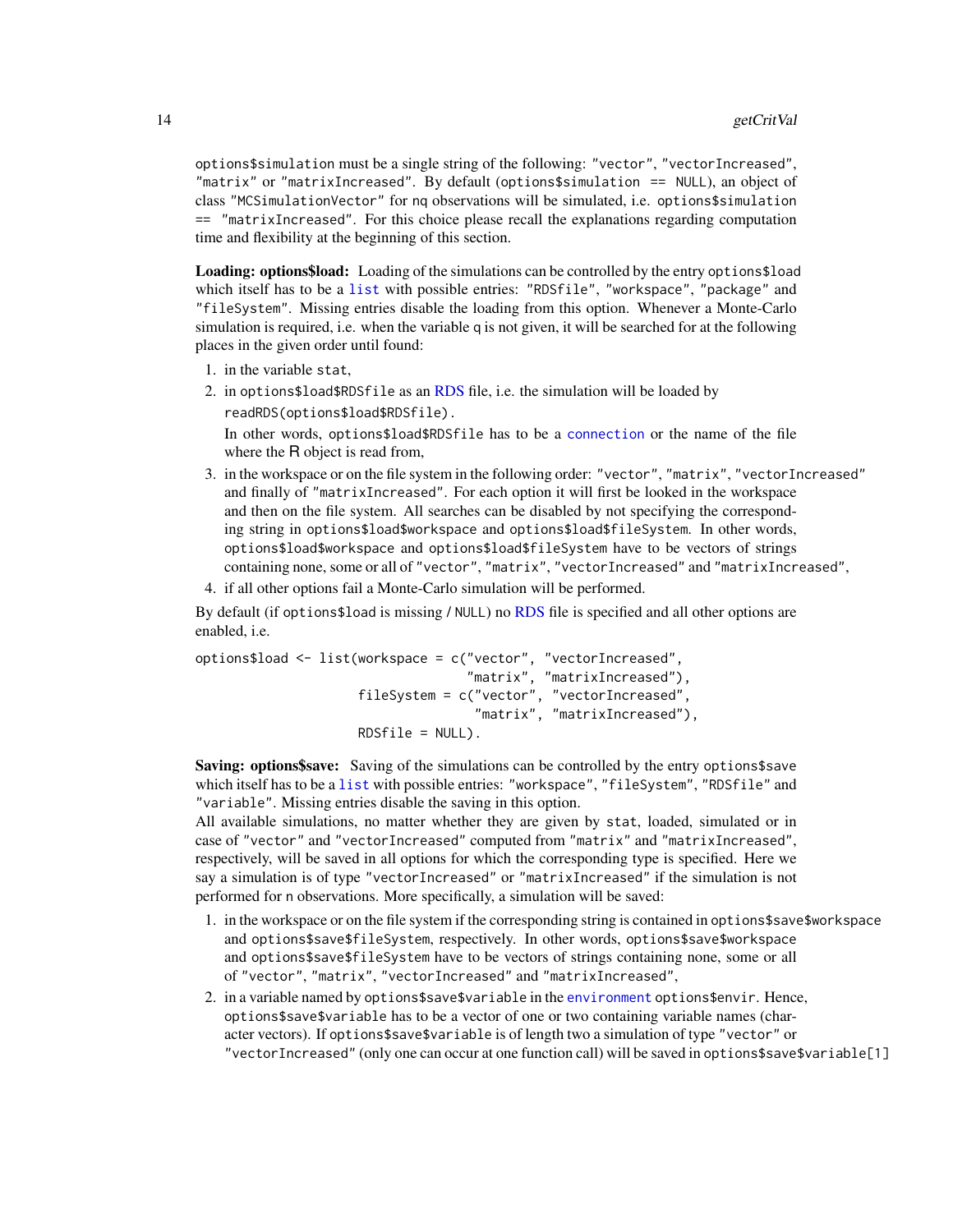<span id="page-14-0"></span>and "matrix" or "matrixIncreased" (only one can occur at one function call) will be saved in options\$save\$variable[2]. If options\$save\$variable is of length one both will be saved in options\$save\$variable which means if both occur at the same call only "vector" or "vectorIncreased" will be saved. Each saving can be disabled by not specifying options\$save\$variable or by passing "" to the corresponding entry of options\$save\$variable.

By default (if options\$save is missing) "vector" and "vectorIncreased" will be saved in the workspace and "matrixIncreased" on the file system, i.e.

```
options$save <- list(workspace = c("vector", "vectorIncreased"),
                     fileSystem = c("matrix", "matrixIncreased"),
                     RDSfile = NULL, variable = NULL).
```
Simulations can be removed from the workspace by removing the variable critValStepRTab, i.e. by calling remove(critValStepRTab, envir = envir), with envir the used environment, and from the file system by deleting the corresponding subfolder, i.e. by calling

unlink(file.path(R.cache::getCacheRootPath(), dirs), recursive = TRUE),

with dirs the corresponding subdirectory.

#### References

Pein, F., Tecuapetla-Gómez, I., Schütte, O., Steinem, C., Munk, A. (2017) Fully-automatic multiresolution idealization for filtered ion channel recordings: flickering event detection. *arXiv*:1706.03671.

Frick, K., Munk, A., Sieling, H. (2014) Multiscale change-point inference. With discussion and rejoinder by the authors. *Journal of the Royal Statistical Society, Series B* 76(3), 495–580.

Pein, F., Sieling, H., Munk, A. (2017) Heterogeneous change point inference. *Journal of the Royal Statistical Society, Series B*, 79(4), 1207–1227.

#### See Also

[jules](#page-17-1), [lowpassFilter](#page-22-1), [stepDetection](#page-25-1)

```
# the for the recording of the gramA data set used filter
filter \leq lowpassFilter(type = "bessel", param = list(pole = 4L, cutoff = 1e3 / 1e4),
                       sr = 1e4
```

```
# critical value for jules or stepDetection
# this call requires a Monte-Carlo simulation at the first time
# and therefore might last a few minutes,
# progress of the Monte-Carlo simulation is reported
q <- getCritVal(length(gramA), filter = filter, messages = 100)
# this second call should be much faster
# as the previous Monte-Carlo simulation will be loaded
getCritVal(length(gramA), filter = filter)
# much larger significance level alpha for a larger detection power,
# but also with the risk of detecting additional artefacts
```

```
getCritVal(length(gramA), filter = filter, alpha = 0.9)
```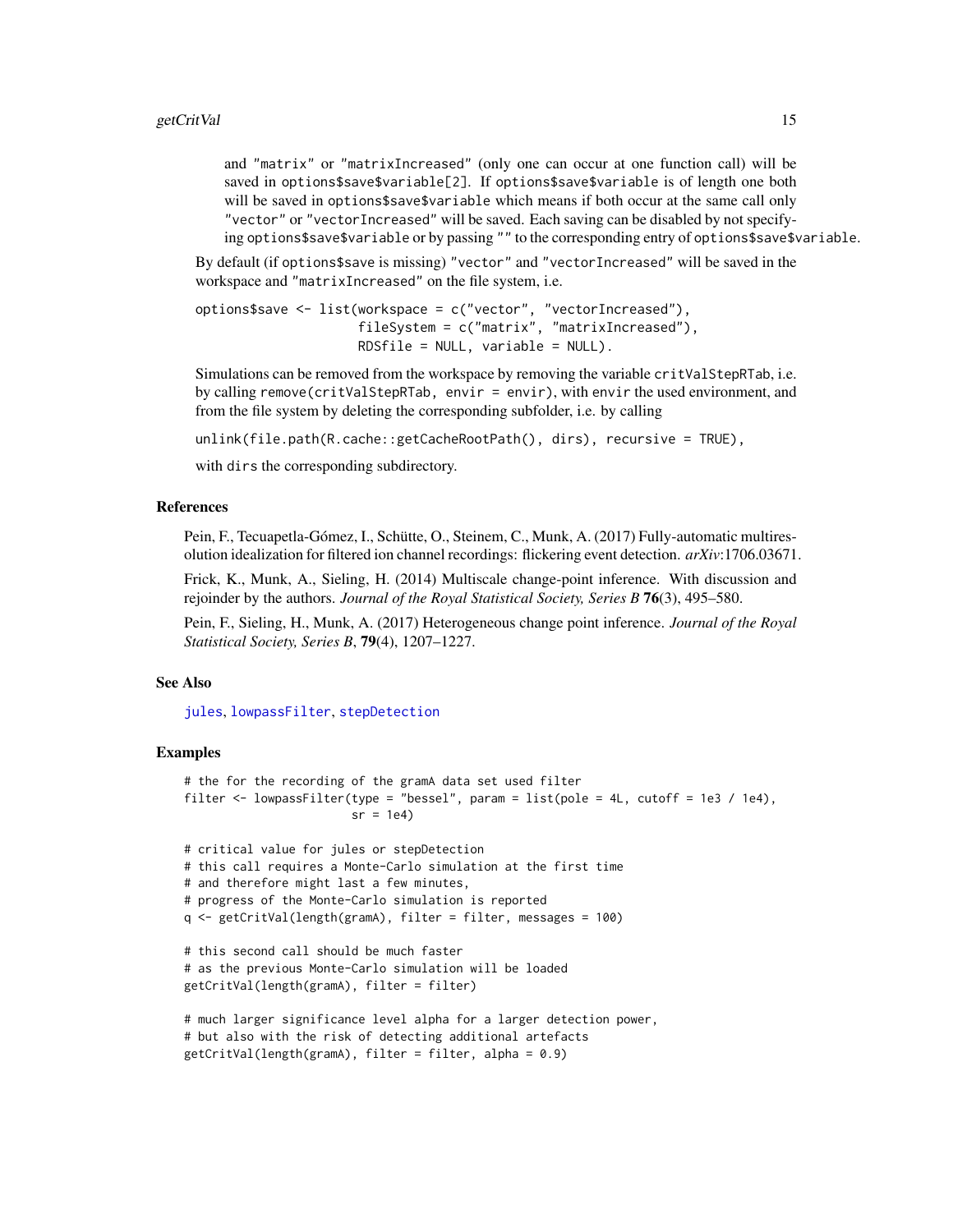```
# medium significance level alpha for a tradeoff between detection power
# and the risk to detect additional artefacts
getCritVal(length(gramA), filter = filter, alpha = 0.5)
# critical values depend on the number of observations and on the filter
# also a new Monte-Carlo simulation is required
getCritVal(100, filter = filter, messages = 500)
otherFilter <- lowpassFilter(type = "bessel",
                             param = list(pole = 6L, cutoff = 0.2),
                             sr = 1e4getCritVal(100, filter = otherFilter, messages = 500)
# simulation for a larger number of oberservations can be used (nq = 100)
# does not require a new simulation as the simulation from above will be used
# (if the previous call was executed first)
getCritVal(90, filter = filter, nq = 100)
# simulation of type "vectorIncreased" for n1 observations can only be reused
# for n2 observations if as.integer(log2(n1)) == as.integer(log2(n2))
# no simulation is required, since a simulation of type "matrixIncreased"
# will be loaded from the fileSystem
# this call also saved a simulation of type "vectorIncreased" in the workspace
getCritVal(30, filter = filter, nq = 100)
# here a new simulation is required
# (if no appropriate simulation is saved from a call outside of this file)
getCritVal(10, filter = filter, nq = 100, messages = 500,
          options = list(load = list(workspace = c("vector", "vectorIncreased"))))
# the above calls saved and (attempted to) load Monte-Carlo simulations
# in the following call the simulations will neither be saved nor loaded
# to save some time the number of iterations is reduced to r = 1e3
# hence the critical value is computed with less precision
# In general, r = 1e3 is enough for a first impression
# for a detailed analysis r = 1e4 is suggested
getCritVal(100, filter = filter, messages = 100, r = 1e3,
           options = list(load = list(), save = list())# simulations will only be saved in and loaded from the workspace,
# but not on the file system
getCritVal(100, filter = filter, messages = 100, r = 1e3,
          options = list(load = list(workspace = c("vector", "vectorIncreased")),
                          save = list(workspace = c("vector", "vectorIncreased"))))
# explicit Monte-Carlo simulations, not recommended
stat <- stepR::monteCarloSimulation(n = 100, , family = "mDependentPS",
                                   filter = filter, output = "maximum",
                                    r = 1e3, messages = 100)
getCritVal(100, filter = filter, stat = stat)
```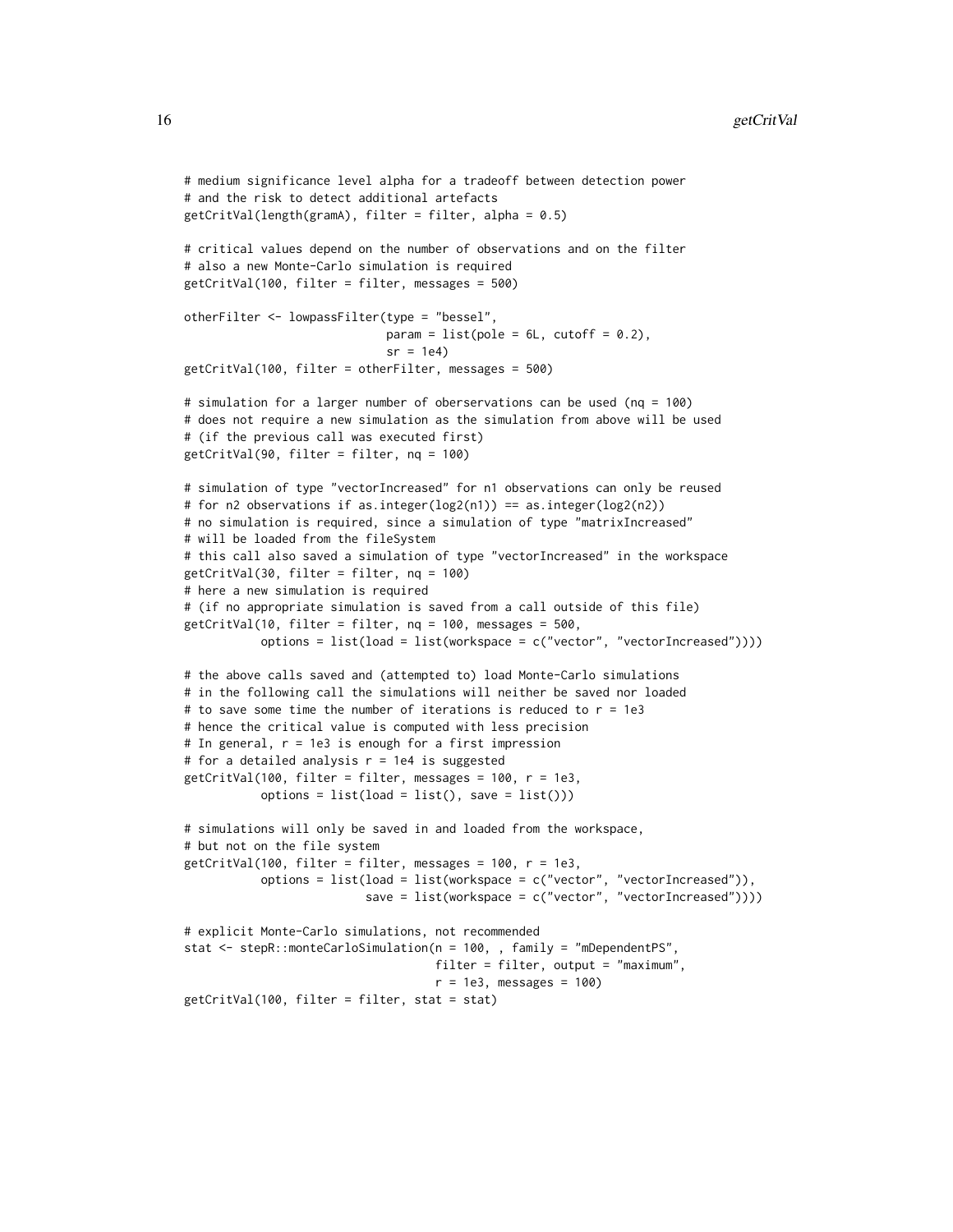#### <span id="page-16-1"></span><span id="page-16-0"></span>Description

3 second part of a patch clamp recording of gramicidin A with solvent-free lipid bilayers using the Port-a-Patch measured in the Steinem lab (Institute of Organic and Biomolecular Chemistry, University of Goettingen). All rights reserved by them. The recorded data points are a conducatance trace in pico Siemens and were recorded at a sampling rate of 10 kHz using a 1 kHz 4-pole Bessel filter. More details of the recording can be found in (Pein et al., 2017, section V A) and a plot in the examples or in (Pein et al., 2017, figure 1 lower panel).

#### Usage

gramA

#### Format

A [numeric](#page-0-0) vector containing 30,000 values.

#### References

Pein, F., Tecuapetla-Gómez, I., Schütte, O., Steinem, C., Munk, A. (2017) Fully-automatic multiresolution idealization for filtered ion channel recordings: flickering event detection. *arXiv*:1706.03671.

```
# the recorded data points
gramA
# the used filter
filter <- lowpassFilter(type = "bessel", param = list(pole = 4L, cutoff = 1e3 / 1e4),
                        sr = 1e4# the corresponding time points
time <- 9 + seq(along = gramA) / filter$sr
# plot of the data as in (Pein et al., 2017, figure 1 lower panel)
plot(time, gramA, pch = ".", col = "grey30", ylim = c(20, 50),
    ylab = "Conductance in pS", xlab = "Time in s")
```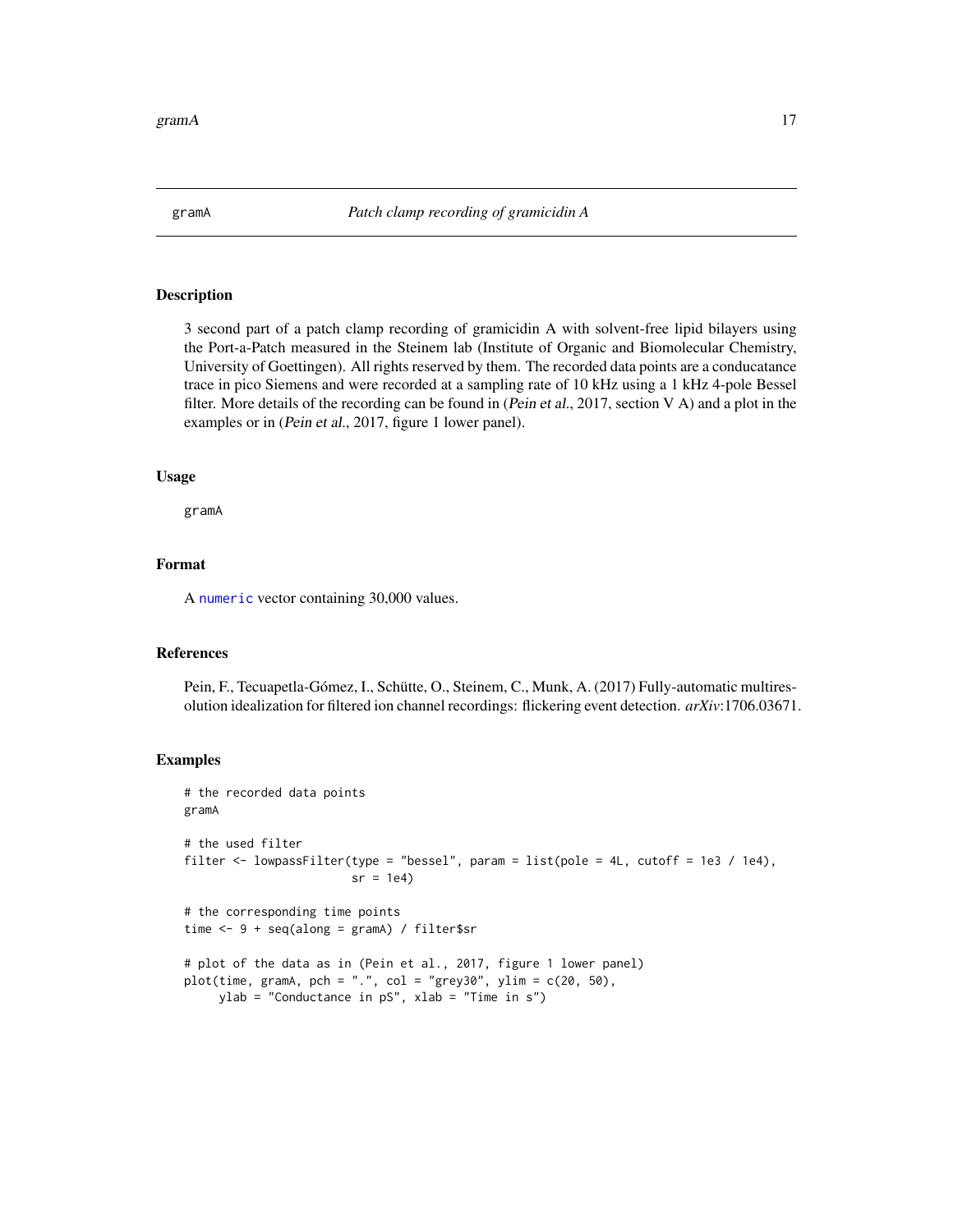<span id="page-17-1"></span><span id="page-17-0"></span>

#### **Description**

Implements the JUmp Local dEconvolution Segmentation (JULES) filter (Pein et al., 2017). This non-parametric (model-free) segmentation method combines statistical multiresolution techniques with local deconvolution for idealising patch clamp (ion channel) recordings. In particular, also flickering (events on small time scales) can be detected and idealised which is not possible with common thresholding methods.

If q == NULL a Monte-Carlo simulation is required for computing the critical value. Since a Monte-Carlo simulation lasts potentially much longer (up to several hours or days if the number of observations is in the millions) than the main calculations, this package saves them by default in the workspace and on the file system such that a second call requiring the same Monte-Carlo simulation will be much faster. For more details, in particular to which arguments the Monte-Carlo simulations are specific, see Section Storing of Monte-Carlo simulations below. Progress of a Monte-Carlo simulation can be reported by the argument messages and the saving can be controlled by the argument option, both can be specified in ... and are explained in [getCritVal](#page-10-1).

#### Usage

```
jules(data, filter, q = NULL, alpha = 0.05, sd = NULL, startTime = 0,
     output = c("onlyIdealization", "eachStep", "everything"), ...)
```
#### **Arguments**

| data      | a numeric vector containing the recorded data points                                                                                                                                                                                                                                                                                                                                                                                                                |
|-----------|---------------------------------------------------------------------------------------------------------------------------------------------------------------------------------------------------------------------------------------------------------------------------------------------------------------------------------------------------------------------------------------------------------------------------------------------------------------------|
| filter    | an object of class lowpass Filter giving the used analogue lowpass filter                                                                                                                                                                                                                                                                                                                                                                                           |
| q         | a single numeric giving the critical value $q$ in (Pein et al., 17, (7)), by default<br>chosen automatically by getCritVal                                                                                                                                                                                                                                                                                                                                          |
| alpha     | a probability, i.e. a single numeric between 0 and 1, giving the significance level<br>to compute the critical value $q$ (if $q == NULL$ ), see getCritVal. Its choice<br>is a trade-off between data fit and parsimony of the estimator. In other words,<br>this argument balances the risks of missing changes and detecting additional<br>artefacts. For more details on this choice see (Frick et al., 2014, section 4) and<br>(Pein et al., 2016, section 3.4) |
| sd        | a single positive numeric giving the standard deviation (noise level) $\sigma_0$ of the<br>data points before filtering, by default (NULL) estimated by sdrobnorm with<br>$lag = filter$len + 1L$                                                                                                                                                                                                                                                                   |
| startTime | a single numeric giving the time at which recording (sampling) of data started,<br>sampling time points will be assumed to be startTime $+$ seq(along = data) / filter\$sr                                                                                                                                                                                                                                                                                          |
| output    | a string specifing the return type, see Value                                                                                                                                                                                                                                                                                                                                                                                                                       |
| $\cdots$  | additional parameters to be passed to getCritVal or deconvolveLocally:                                                                                                                                                                                                                                                                                                                                                                                              |
|           |                                                                                                                                                                                                                                                                                                                                                                                                                                                                     |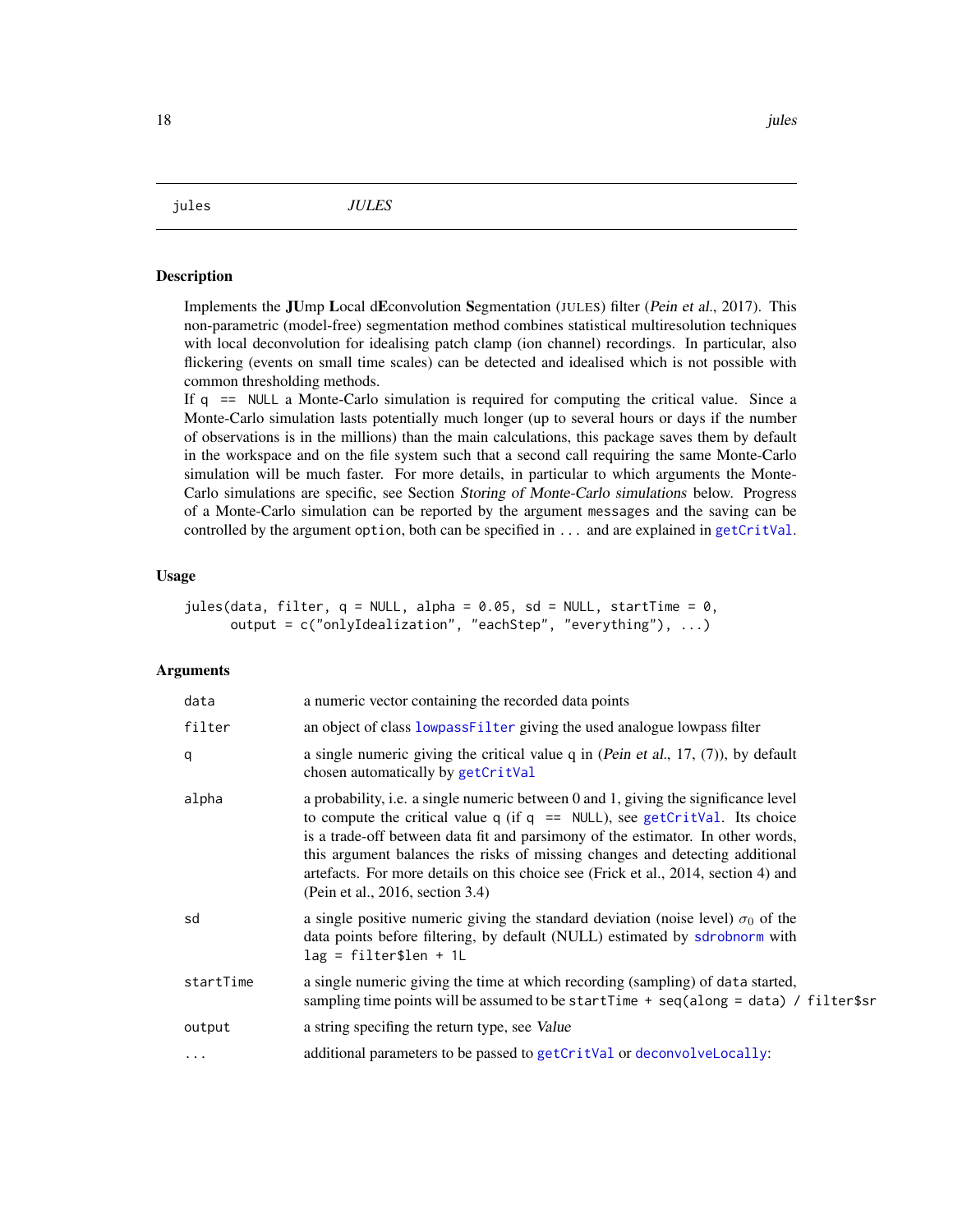- <span id="page-18-0"></span>1. [getCritVal](#page-10-1) will be called automatically (if  $q == NULL$ ), the number of data points  $n =$  length(data) will be set and alpha and filter will be passed. For these parameter no user interaction is required and possible, all other parameters of [getCritVal](#page-10-1) can be passed additionally
- 2. [deconvolveLocally](#page-6-1) will be called automatically, the by [stepDetection](#page-25-1) computed reconstruction / fit will be passed to fit and data, filter, startTime will be passed and output will be set accordingly to the output argument. For these parameter no user interaction is required and possible, all other parameters of [deconvolveLocally](#page-6-1) can be passed additionally

#### Value

The idealisation (estimation, regression) obtained by JULES. If output  $== "onlyI dealization"$ an object object of class [stepblock](#page-0-0) containing the idealisation. If output == "eachStep" a [list](#page-0-0) containing the entries idealization with the idealisation, fit with the fit obtained by the [detection step](#page-25-1) only, q with the given / computed critical value, filter with the given filter and sd with the given / estimated standard deviation. If output  $=$  "everything" a [list](#page-0-0) containing the entries idealization with a [list](#page-0-0) containing the idealisation after each refining step in the [local deconvolution](#page-6-1), fit with the fit obtained by the [detection step](#page-25-1) only, stepfit with the fit obtained by the [detection step](#page-25-1) before postfiltering, q with the given / computed critical value, filter with the given filter and sd with the given / estimated standard deviation. Additionally, in all cases, the idealisation has an [attribute](#page-0-0) "noDeconvolution", an integer vector, that gives the segments for which no deconvolution could be performed, since two short segments followed each other, see also details in [deconvolveLocally](#page-6-1).

#### Storing of Monte-Carlo simulations

If q == NULL a Monte-Carlo simulation is required to compute the critical value. Since a Monte-Carlo simulation lasts potentially much longer (up to several hours or days if the number of observations is in the millions) than the main calculations, multiple possibilities for saving and loading the simulations are offered. Progress of a simulation can be reported by the argument messages which can be specified in ... and is explained in the documentation of [getCritVal](#page-10-1). Each Monte-Carlo simulation is specific to the number of observations and the used filter. But note that also Monte-Carlo simulations for a (slightly) larger number of observations  $n_q$ , given in the argument nq in ... and explained in the documentation of [getCritVal](#page-10-1), can be used, which avoids extensive resimulations for only a little bit varying number of observations, but results in a (small) loss of power. However, simulations of type "vectorIncreased", i.e. objects of class "MCSimulationMaximum" with nq observations, have to be resimulated if as.integer(log2(n1))  $! =$  as.integer(log2(n2)) when the saved simulation was computed with  $n =$  n1 and the simulation now is required for n  $==$  n2 and nq  $>=$  n1 and nq  $>=$  n2. Simulations can either be saved in the workspace in the variable critValStepRTab or persistently on the file system for which the package [R.cache](#page-0-0) is used. Moreover, storing in and loading from variables and [RDS](#page-0-0) files is supported. The simulation, saving and loading can be controlled by the argument option which can be specified in ... and is explained in the documentation of [getCritVal](#page-10-1). By default simulations will be saved in the workspace and on the file system. For more details and for how simulation can be removed see Section Simulating, saving and loading of Monte-Carlo simulations in [getCritVal](#page-10-1).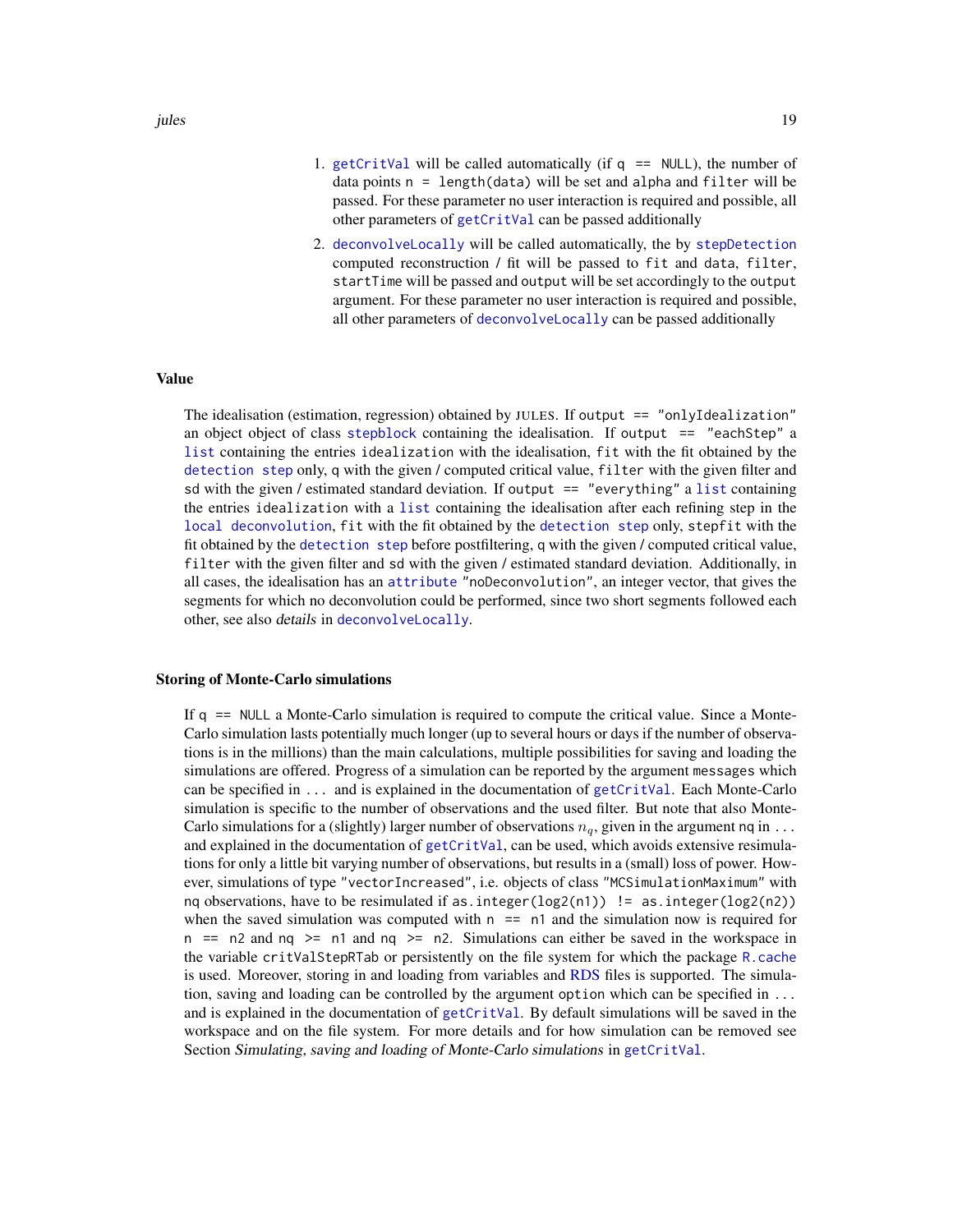#### <span id="page-19-0"></span>References

Pein, F., Tecuapetla-Gómez, I., Schütte, O., Steinem, C., Munk, A. (2017) Fully-automatic multiresolution idealization for filtered ion channel recordings: flickering event detection. *arXiv*:1706.03671.

#### See Also

[critVal](#page-0-0), [lowpassFilter](#page-22-1), [deconvolveLocally](#page-6-1), [stepDetection](#page-25-1)

```
## idealisation of the gramicidin A recordings given by gramA with jules
# the used filter
filter <- lowpassFilter(type = "bessel", param = list(pole = 4L, cutoff = 1e3 / 1e4),
                        sr = 1e4# idealisation by JULES
# this call requires a Monte-Carlo simulation
# and therefore might last a few minutes,
# progress of the Monte-Carlo simulation is reported
idealisation <- jules(gramA, filter = filter, startTime = 9, messages = 100)
# this second call should be much faster
# as the previous Monte-Carlo simulation will be loaded
jules(gramA, filter = filter, startTime = 9)
# plot of the data as in (Pein et al., 2017, figure 2 middle panel)
time \leq -9 + \text{seq}(\text{along} = \text{gramA}) / filter$sr # time points
plot(time, gramA, pch = ".", col = "grey30", ylim = c(20, 50),
     ylab = "Conductance in pS", xlab = "Time in s")
lines(idealisation, col = "#FF0000", lwd = 3)
# much larger significance level alpha for a larger detection power,
# but also with the risk of detecting additional artefacts
# in this example much more changes are detected,
# most of them are probably artefacts, but for instance the event at 11.36972
# might be an additional small event that was missed before
jules(gramA, filter = filter, alpha = 0.9, startTime = 9)
# getCritVal was called in jules, can be called explicitly
# for instance outside of a for loop to save computation time
q <- getCritVal(length(gramA), filter = filter)
identical(jules(gramA, q = q, filter = filter, startTime = 9), idealisation)
# more detailed output with information about the single steps
each <- jules(gramA, filter = filter, startTime = 9, output = "each")
every <- jules(gramA, filter = filter, startTime = 9, output = "every")
identical(idealisation, each$idealization)
idealisationEvery <- every$idealization[[3]]
attr(idealisationEvery, "noDeconvolution") <- attr(every$idealization,
                                                    "noDeconvolution")
identical(idealisation, idealisationEvery)
```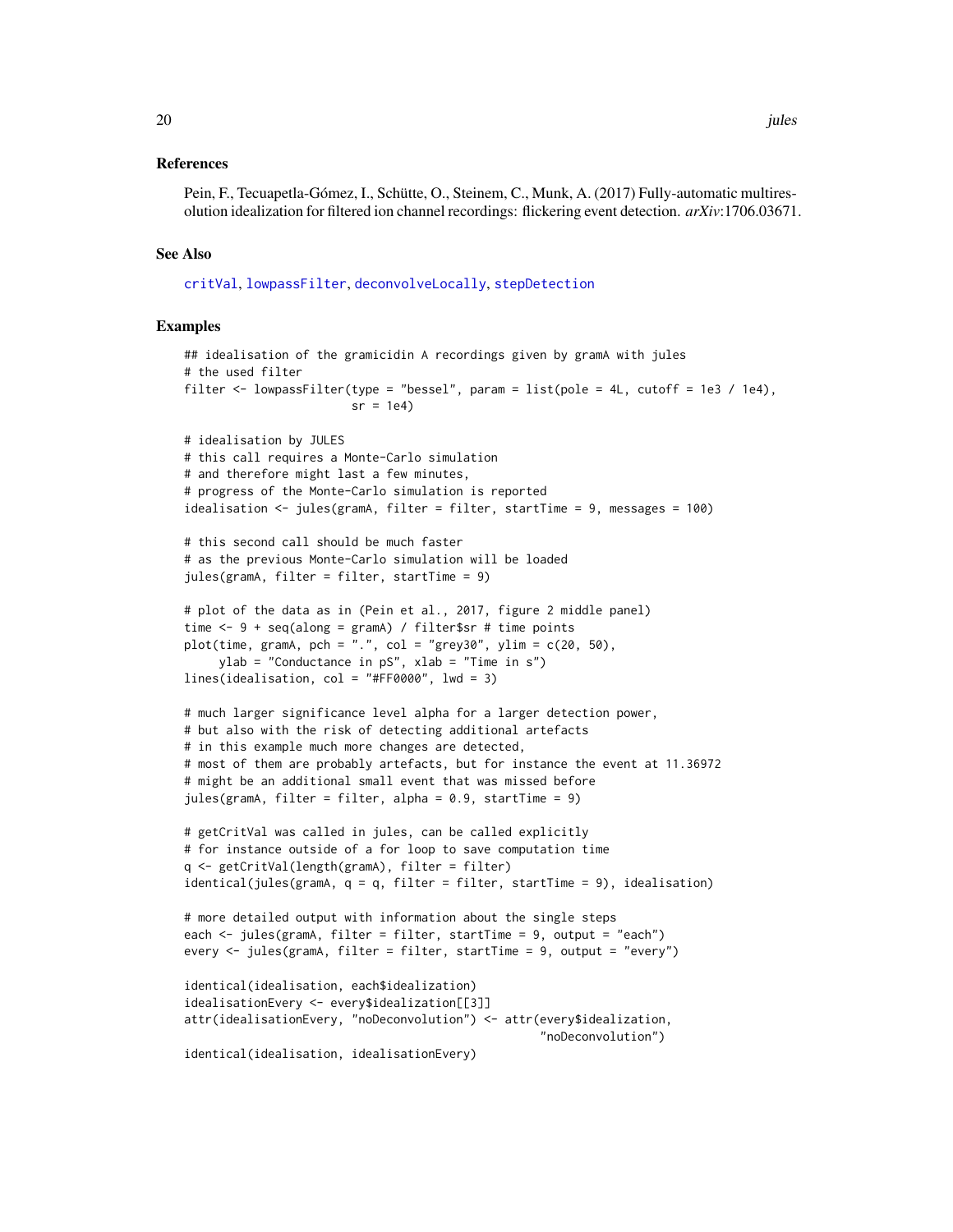```
fit <- stepDetection(gramA, filter = filter, startTime = 9)
identical(each$fit, fit)
identical(every$fit, fit)
## zoom into a single event, (Pein et al., 2017, figure 2 lower left panel)
plot(time, gramA, pch = 16, col = "grey30", ylim = c(20, 50),
     xlim = c(10.40835, 10.4103), ylab = "Conductance in pS", xlab = "Time in s")# relevant part of the idealisation
cps <- idealisation$leftEnd[8:9]
levels <- idealisation$value[7:9]
t \leq -\text{seq}(\text{cps}[1] - 0.0009, \text{cps}[2] + 0.0023, 1e-6)# idealisation
lines(t, ifelse(t < cps[1], rep(levels[1], length(t)),
                ifelse(t < cps[2], rep(levels[2], length(t)),rep(levels[3], length(t)))),
      col = "#FF0000", \text{ lwd} = 3)# idealisation convolved with the filter
lines(t, levels[1] * (1 - filter$truncatedStepfun(t - cps[1])) +
        levels[2] * (filter$truncatedStepfun(t - cps[1]) -
                        filter$truncatedStepfun(t - cps[2])) +
        levels[3] * filter$truncatedStepfun(t - cps[2]),
      col = "#770000", \text{ lwd} = 3)# fit prior to the deconvolution step
# does not fit the recorded data points appropriately
cps <- fit$leftEnd[8:9]
levels <- fit$value[7:9]
t \leq -\text{seq(cps[1]} - 0.0009, \text{cps[2]} + 0.0023, 1e-6)# fit
lines(t, ifelse(t < cps[1], rep(levels[1], length(t)),
                 ifelse(t < cps[2], rep(levels[2], length(t)),
                        rep(levels[3], length(t)))),
      col = "blue", \text{lwd} = 3)# fit convolved with the filter
lines(t, levels[1] * (1 - filter$truncatedStepfun(t - cps[1])) +
        levels[2] * (filter$truncatedStepfun(t - cps[1]) -
                        filter$truncatedStepfun(t - cps[2])) +
        levels[3] * filter$truncatedStepfun(t - cps[2]),
      col = "darkblue", \text{ lwd} = 3)## zoom into a single jump
plot(time, gramA, pch = 16, col = "grey30", ylim = c(20, 50),xlim = c(9.6476, 9.6496), ylab = "Conductance in pS", xlab = "Time in s")# relevant part of the idealisation
```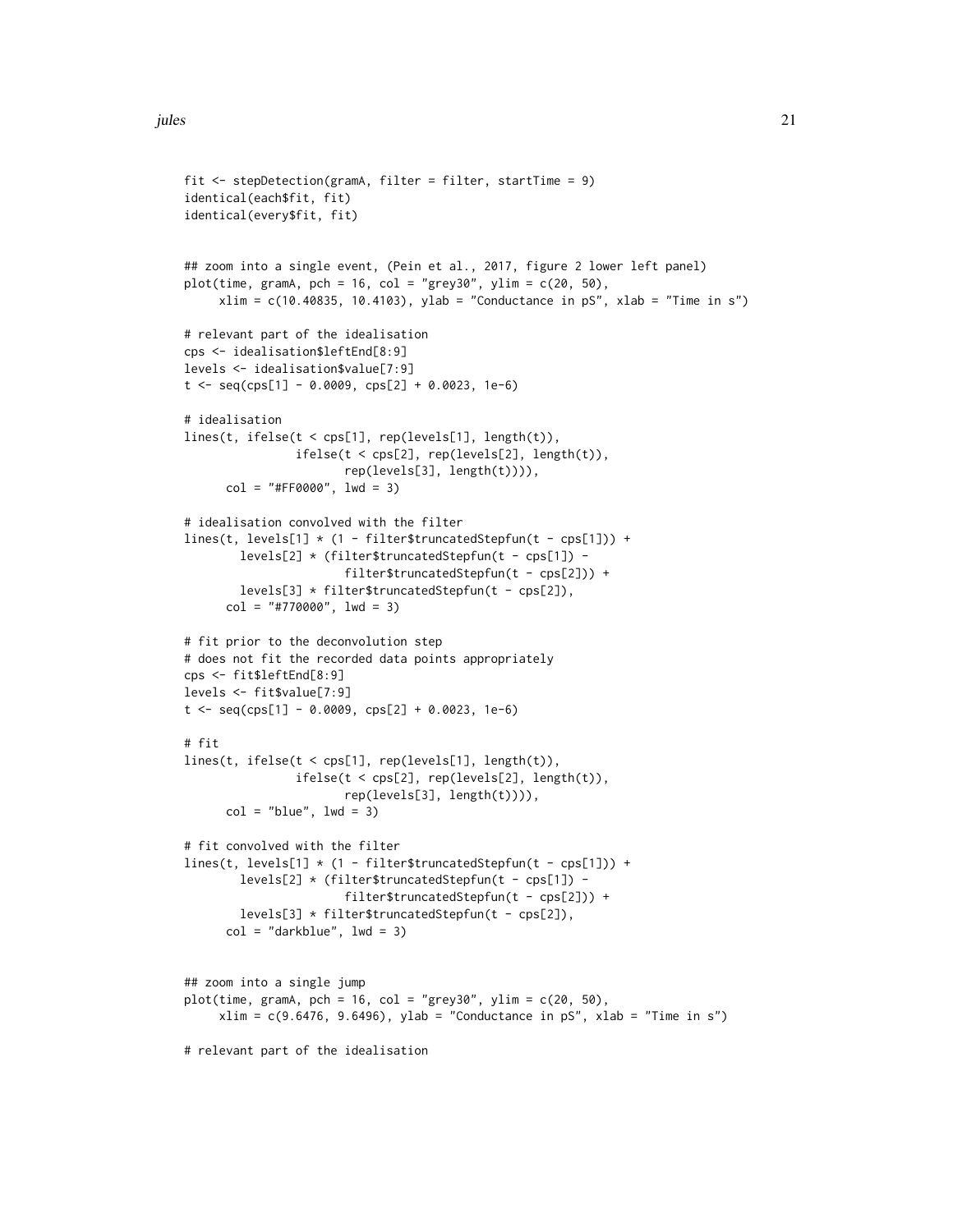```
cp <- idealisation$leftEnd[2]
levels <- idealisation$value[1:2]
t \leq - seq(cp - 0.0009, cp + 0.0023, 1e-6)
# idealisation
lines(t, ifelse(t < cp, rep(levels[1], length(t)), rep(levels[2], length(t))),
      col = "#FF0000", \text{ lwd} = 3)# idealisation convolved with the filter
lines(t, levels[1] * (1 - filter$stepfun(t - cp)) + levels[2] * filter$stepfun(t - cp),
      col = "#770000", \text{ lwd} = 3)# idealisation with a wrong filter
# does not fit the recorded data points appropriately
wrongFilter <- lowpassFilter(type = "bessel",
                             param = list(pole = 6L, cutoff = 0.2),
                             sr = 1e4# Monte-Carlo simulation depend on the number of observations and on the filter
# hence a simulation is required again (if called for the first time)
# to save some time the number of iterations is reduced to r = 1e3# hence the critical value is computed with less precision
# In general, r = 1e3 is enough for a first impression
# for a detailed analysis r = 1e4 is suggested
idealisationWrong <- jules(gramA, filter = wrongFilter, startTime = 9,
                           r = 1e3, messages = 100)
# relevant part of the idealisation
cp <- idealisationWrong$leftEnd[2]
levels <- idealisationWrong$value[1:2]
t < - seq(cp - 0.0012, cp + 0.0023, 1e-6)
# idealisation
lines(t, ifelse(t < cp, rep(levels[1], length(t)), rep(levels[2], length(t))),
      col = "blue", \text{lwd} = 3)# idealisation convolved with the filter
lines(t, levels[1] \star (1 - filter$stepfun(t - cp)) + levels[2] \star filter$stepfun(t - cp),
      col = "darkblue", \text{ lwd} = 3)# simulation for a larger number of observations can be used (nq = 3e4)
# does not require a new simulation as the simulation from above will be used
# (if the previous call was executed first)
jules(gramA[1:2.99e4], filter = wrongFilter, startTime = 9,
      nq = 3e4, r = 1e3, messages = 100)
# simulation of type "vectorIncreased" for n1 observations can only be reused
# for n2 observations if as.integer(log2(n1)) == as.integer(log2(n2))
# no simulation is required, since a simulation of type "matrixIncreased"
# will be loaded from the fileSystem
# this call also saves a simulation of type "vectorIncreased" in the workspace
jules(gramA[1:1e4], filter = filter, startTime = 9,
```

```
nq = 3e4, messages = 100, r = 1e3)
```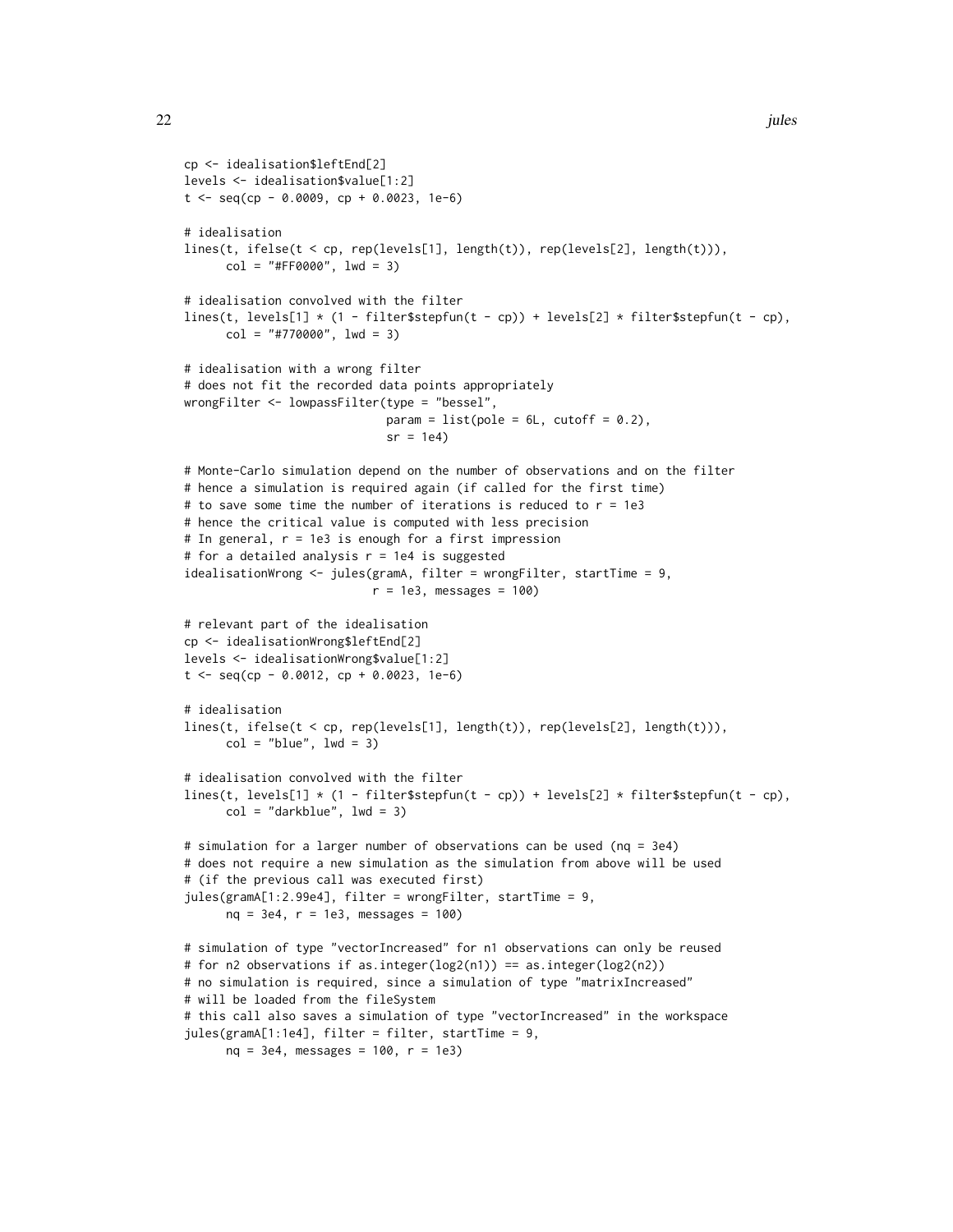#### <span id="page-22-0"></span>lowpassFilter 23

```
# here a new simulation is required
# (if no appropriate simulation is saved from a call outside of this file)
jules(gramA[1:1e3], filter = filter, startTime = 9,
     nq = 3e4, messages = 100, r = 1e3,
     options = list(load = list(workspace = c("vector", "vectorIncreased"))))
# the above calls saved and (attempted to) load Monte-Carlo simulations
# in the following call the simulations will neither be saved nor loaded
jules(gramA, filter = filter, startTime = 9, messages = 100, r = 1e3,
     options = list(load = list(), save = list())# only simulations of type "vector" and "vectorInceased" will only be in and
# loaded from the workspace, but no simulations of type "matrix" and
# "matrixIncreased" on the file system
jules(gramA, filter = filter, startTime = 9, messages = 100,
     options = list(load = list(workspace = c("vector", "vectorIncreased")),
                     save = list(workspace = c("vector", "vectorIncreased"))))
# explicit Monte-Carlo simulations, not recommended
stat <- stepR::monteCarloSimulation(n = length(gramA), , family = "mDependentPS",
                                   filter = filter, output = "maximum",
                                    r = 1e3, messages = 100)
jules(gramA, filter = filter, startTime = 9, stat = stat)
# with given standard deviation
sd <- stepR::sdrobnorm(gramA, lag = filter$len + 1)
identical(jules(gramA, filter = filter, startTime = 9, sd = sd), idealisation)
# with less regularisation of the correlation matrix
jules(gramA, filter = filter, startTime = 9, regularization = 0.5)
# with estimation of the level of long segments by the mean
# but requiring 30 observations for it
jules(gramA, filter = filter, startTime = 9,
     localEstimate = mean, thresholdLongSegment = 30)
# with one refinement step less, but with a larger grid
# progress of the deconvolution is reported
# potential warning for no deconvolution is suppressed
jules(gramA, filter = filter, startTime = 9,
     gridSize = c(1 / filter$sr, 1 / 10 / filter$sr),
     windowFactorRefinement = 2, report = TRUE,
     suppressWarningNoDeconvolution = TRUE)
```
<span id="page-22-1"></span>lowpassFilter *Lowpass filtering*

#### **Description**

Create lowpass filter.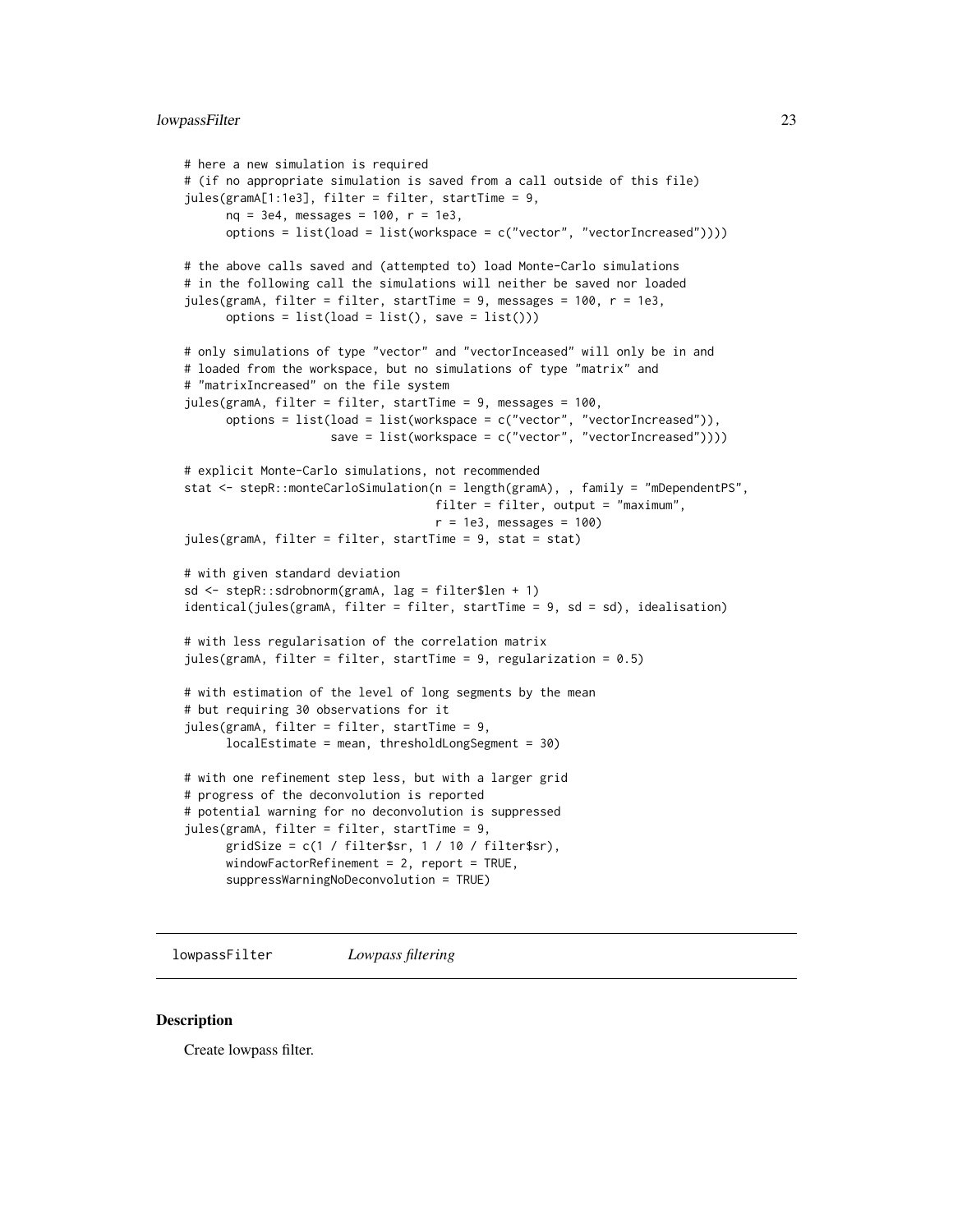#### <span id="page-23-0"></span>Usage

```
lowpassFilter(type = c("bessel"), param, sr = 1, len = NULL, shift = 0.5)
## S3 method for class 'lowpassFilter'
print(x, \ldots)
```
#### Arguments

| type      | a string specifying the type of the filter, currently only Bessel filters are sup-<br>ported                                                                                                                                                                                                                                                                                                                                                                    |
|-----------|-----------------------------------------------------------------------------------------------------------------------------------------------------------------------------------------------------------------------------------------------------------------------------------------------------------------------------------------------------------------------------------------------------------------------------------------------------------------|
| param     | a list specifying the parameters of the filter depending on type. For "bessel"<br>the entries pole and cutoff have to be specified and no other named entries<br>are allowed, pole has to be a single integer giving the number of poles (order).<br>cutoff has to be a single positive numeric not larger than 1 giving the normal-<br>ized cutoff frequency, i.e. the cutoff frequency (in the temporal domain) of the<br>filter divided by the sampling rate |
| sr        | a single numeric giving the sampling rate                                                                                                                                                                                                                                                                                                                                                                                                                       |
| len       | a single integer giving the filter length of the truncated and digitised filter, see<br>Value for more details. By default (NULL) chosen such that the autocorrelation<br>function is below 1e-3 at len / sr and all lager lags (len + i) / sr, with i<br>a positive integer                                                                                                                                                                                    |
| shift     | a single numeric between $\theta$ and 1 giving a shift for the digitised filter, i.e. ker-<br>nel and step are obtained at $(0:len + shift)$ / sr from the corresponding<br>functions                                                                                                                                                                                                                                                                           |
| $\times$  | the object                                                                                                                                                                                                                                                                                                                                                                                                                                                      |
| $\ddotsc$ | for generic methods only                                                                                                                                                                                                                                                                                                                                                                                                                                        |

#### Value

An object of [class](#page-0-0) lowpassFilter, i.e. a [list](#page-0-0) that contains

"type", "param", "sr", "len" the corresponding arguments

- "kernfun" the kernel function of the filter, obtained as the Laplace transform of the corresponding transfer function
- "stepfun" the step-response of the filter, i.e. the antiderivative of the filter kernel
- "acfun" the autocorrelation function, i.e. the convolution of the filter kernel with itself
- "truncatedKernfun" the kernel function of the at len / sr truncated filter, i.e. kernfun truncated and rescaled such that the new kernel still integrates to 1
- "truncatedStepfun" the step-response of the at len / sr truncated filter, i.e. the antiderivative of the kernel of the truncated filter
- "truncatedAcfun" the autocorrelation function of the at len / sr truncated filter, i.e. the convolution of the kernel of the truncated filter with itself
- "kern" the digitised filter kernel normalised to one, i.e. kernfun((0:len + shift) / sr) / sum(kernfun((0:len + shi
- "step" the digitised step-response of the filter, i.e. stepfun((0:len + shift) / sr)
- "acf" the discrete autocorrelation, i.e. acfun(0:len / sr)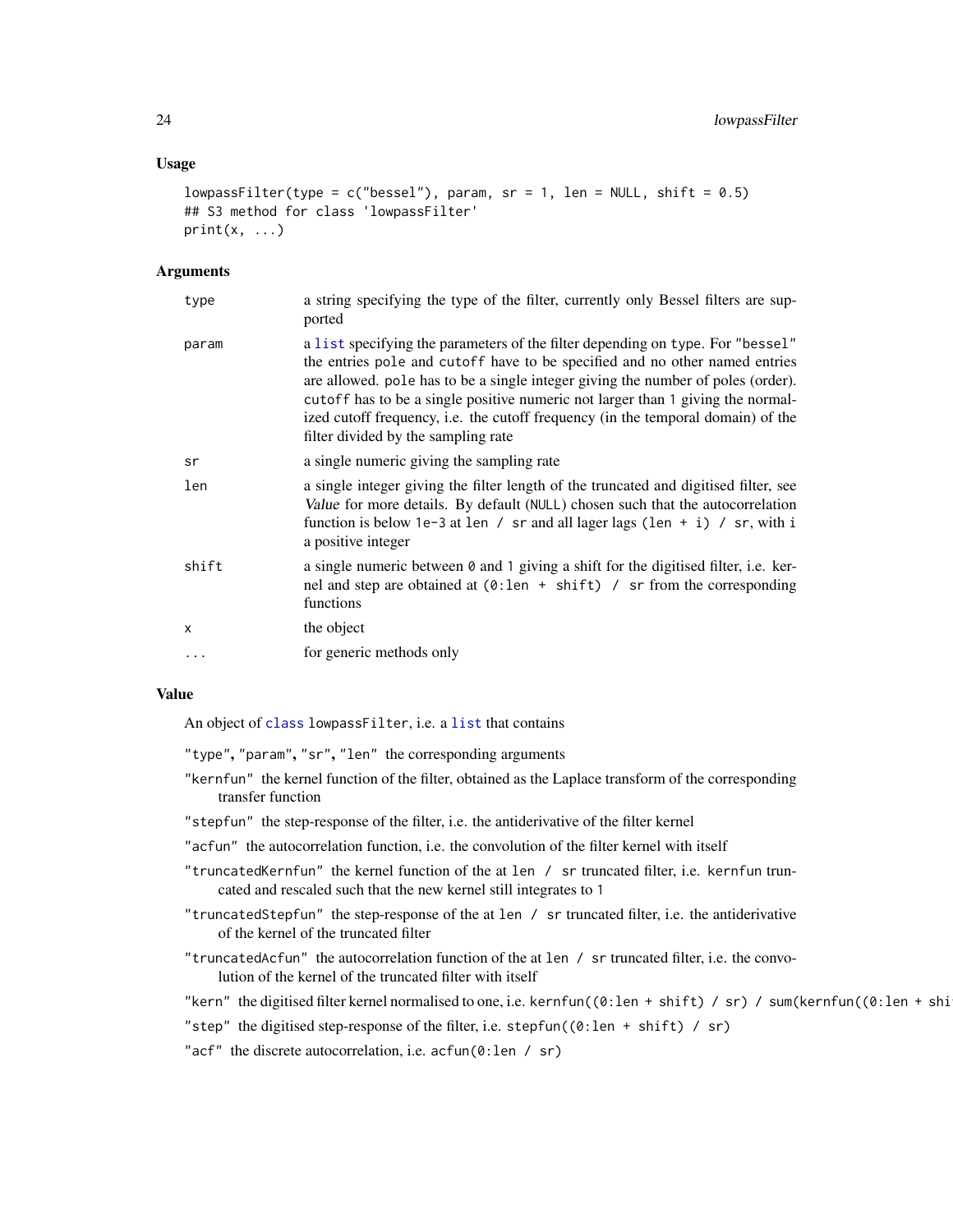#### <span id="page-24-0"></span>lowpassFilter 25

#### Author(s)

This function is a modified and extended version of the [dfilter](#page-0-0) function in the [stepR](#page-0-0) package written by Thomas Hotz. New code is written by Florian Pein and Inder Tecuapetla-Gómez.

#### See Also

[filter](#page-0-0)

```
# the filter used for the gramicidin A recordings given by gramA
filter <- lowpassFilter(type = "bessel", param = list(pole = 4L, cutoff = 1e3 / 1e4),
                        sr = 1e4# filter kernel, truncated version
plot(filter$kernfun, xlim = c(0, 20 / filter$sr))
t <- seq(0, 20 / filter$sr, 0.01 / filter$sr)
# truncated version looks very similar
lines(t, filter$truncatedKernfun(t), col = "red")
# filter$len (== 11) is chosen such that filter$acf < 1e-3 for it and all larger lags
plot(filter$acfun, xlim = c(0, 20 / filter$sr), ylim = c(-0.003, 0.003))
abline(h = 0.001, lty = "22")
abline(h = -0.001, 1ty = "22")abline(v = (filter$len - 1L) / filter$sr, col = "grey")
abline(v = filter$len / filter$sr, col = "red")
## zoom into a single jump of the idealisation
## we suggest to do this for every new measurement setup once
## to control whether the correct filter is assumed
# idealisation by JULES (might take some time if not called somewhere before,
# please see its documentation for more details)
idealisation <- jules(gramA, filter = filter, startTime = 9, messages = 100)
## zoom into a single jump
plot(9 + seq(along = gramA) / filter$sr, gramA, pch = 16, col = "grey30",
     ylim = c(20, 50), xlim = c(9.6476, 9.6496), ylab = "Conductance in pS",
     xlab = "Time in s")# relevant part of the idealisation
cp <- idealisation$leftEnd[2]
levels <- idealisation$value[1:2]
t \leq - seq(cp - 0.0009, cp + 0.0023, 1e-6)
# idealisation
lines(t, ifelse(t < cp, rep(levels[1], length(t)), rep(levels[2], length(t))),
      col = "#FF0000", \text{ lwd} = 3)# idealisation convolved with the filter
lines(t, levels[1] \star (1 - filter$stepfun(t - cp)) + levels[2] \star filter$stepfun(t - cp),
      col = "#770000", \text{ lwd} = 3)
```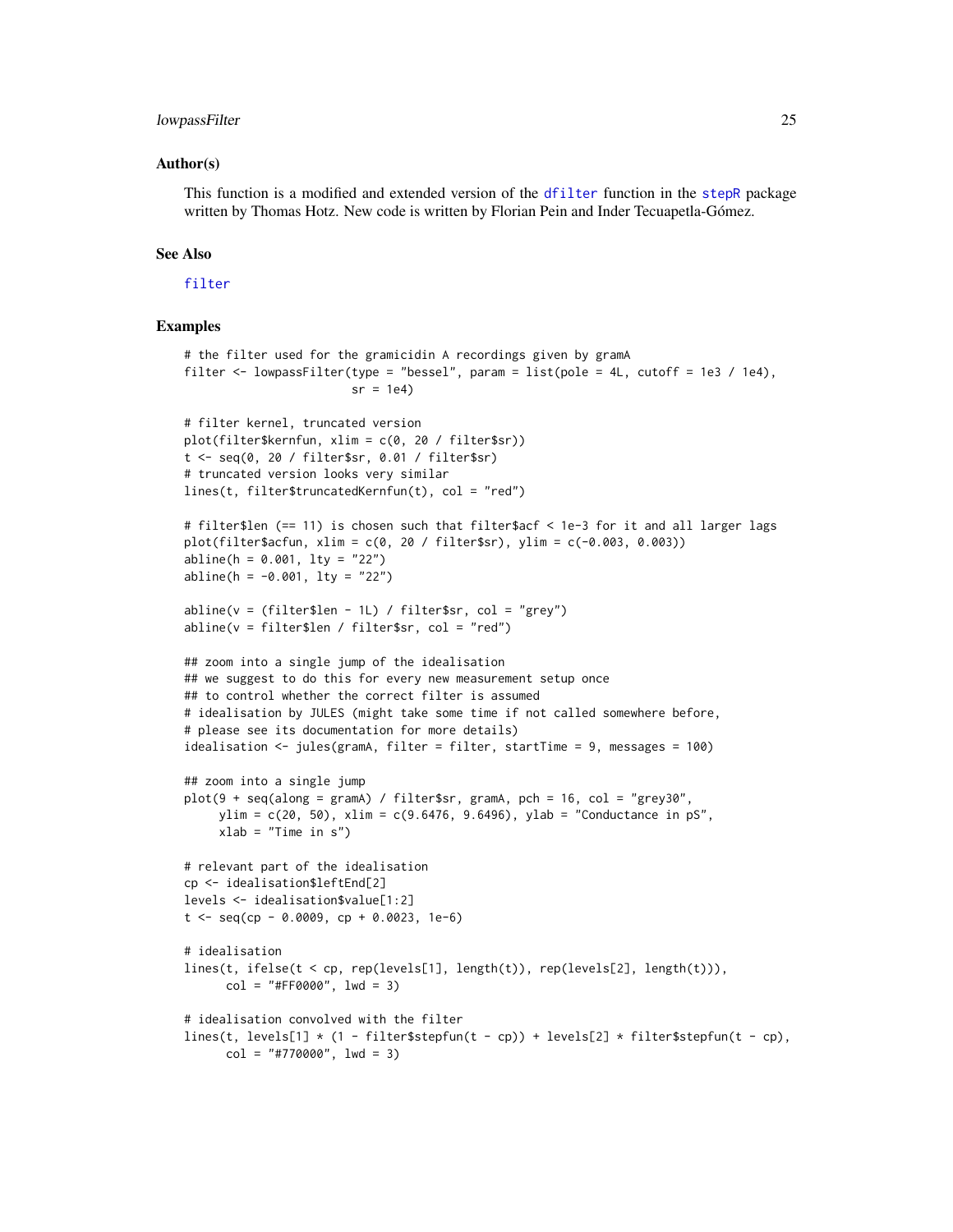```
# idealisation with a wrong filter
# does not fit the recorded data points appropriately
wrongFilter <- lowpassFilter(type = "bessel",
                             param = list(pole = 6L, cutoff = 0.2),
                             sr = 1e4# the needed Monte-Carlo simulation depends on the number of observations and the filter
# hence a new simulation is required (if called for the first time)
idealisationWrong <- jules(gramA, filter = wrongFilter, startTime = 9, messages = 100)
# relevant part of the idealisation
cp <- idealisationWrong$leftEnd[2]
levels <- idealisationWrong$value[1:2]
t \leq - seq(cp - 0.0012, cp + 0.0023, 1e-6)
# idealisation
lines(t, ifelse(t < cp, rep(levels[1], length(t)), rep(levels[2], length(t))),
      col = "blue", \text{lwd} = 3)# idealisation convolved with the filter
lines(t, levels[1] \star (1 - filter$stepfun(t - cp)) + levels[2] \star filter$stepfun(t - cp),
      col = "darkblue", \text{ lwd} = 3)# filter with sr == 1
filter <- lowpassFilter(type = "bessel", param = list(pole = 4L, cutoff = 1e3 / 1e4))
# filter kernel and its truncated version
plot(filter$kernfun, xlim = c(0, 20 / filter$sr))
t <- seq(0, 20 / filter$sr, 0.01 / filter$sr)
# truncated version looks very similar
lines(t, filter$truncatedKernfun(t), col = "red")
# digitised filter
points((0:filter$len + 0.5) / filter$sr, filter$kern, col = "red", pch = 16)
# without a shift
filter <- lowpassFilter(type = "bessel", param = list(pole = 4L, cutoff = 1e3 / 1e4),
                        shift = 0)# filter$kern starts with zero
points(0:filter$len / filter$sr, filter$kern, col = "blue", pch = 16)
# much shorter filter
filter <- lowpassFilter(type = "bessel", param = list(pole = 4L, cutoff = 1e3 / 1e4),
                        len = 4L)
points((0:filter$len + 0.5) / filter$sr, filter$kern, col = "darkgreen", pch = 16)
```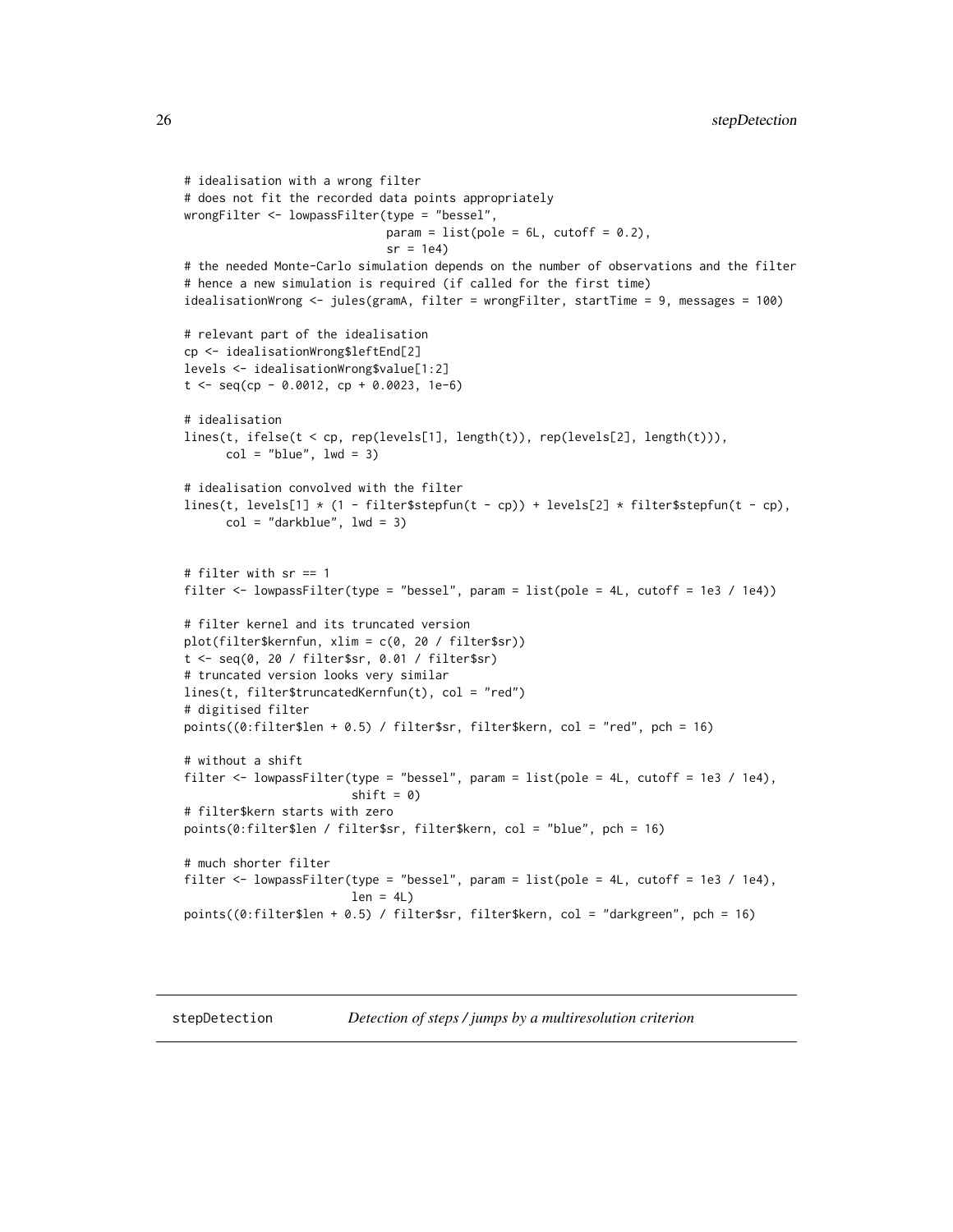#### <span id="page-26-0"></span>stepDetection 27

#### **Description**

Implements the detection step of JULES (Pein et al., 2017, section III B) which consists of a fit by a multiresolution criterion computed by a dynamic program and a postfilter step that removes incremental steps. This initial fit (reconstruction) can then be refined by local deconvolution implemented in [deconvolveLocally](#page-6-1) to obtain JULES, also implemented in [jules](#page-17-1).

If q == NULL a Monte-Carlo simulation is required for computing the critical value. Since a Monte-Carlo simulation lasts potentially much longer (up to several hours or days if the number of observations is in the millions) than the main calculations, this package saves them by default in the workspace and on the file system such that a second call that require the same Monte-Carlo simulation will be much faster. For more details, in particular to which arguments the Monte-Carlo simulations are specific, see Section Storing of Monte-Carlo simulations below. Progress of a Monte-Carlo simulation can be reported by the argument messages and the saving can be controlled by the argument option, both can be specified in  $\dots$  and are explained in [getCritVal](#page-10-1).

#### Usage

stepDetection(data, filter,  $q = NULL$ , alpha = 0.05, sd = NULL, startTime = 0, output = c("onlyFit", "everything"), ...)

#### Arguments

| data      | a numeric vector containing the recorded data points                                                                                                                                                                                                                                                                                                                                                                                                                |
|-----------|---------------------------------------------------------------------------------------------------------------------------------------------------------------------------------------------------------------------------------------------------------------------------------------------------------------------------------------------------------------------------------------------------------------------------------------------------------------------|
| filter    | an object of class lowpass Filter giving the used analogue lowpass filter                                                                                                                                                                                                                                                                                                                                                                                           |
| q         | a single numeric giving the critical value $q$ in (Pein et al., 17, (7)), by default<br>chosen automatically by getCritVal                                                                                                                                                                                                                                                                                                                                          |
| alpha     | a probability, i.e. a single numeric between 0 and 1, giving the significance level<br>to compute the critical value $q$ (if $q == NULL$ ), see getCritVal. Its choice<br>is a trade-off between data fit and parsimony of the estimator. In other words,<br>this argument balances the risks of missing changes and detecting additional<br>artefacts. For more details on this choice see (Frick et al., 2014, section 4) and<br>(Pein et al., 2016, section 3.4) |
| sd        | a single positive numeric giving the standard deviation (noise level) $\sigma_0$ of the<br>data points before filtering, by default (NULL) estimated by sdrobnorm with<br>$lag = filter$len + 1L$                                                                                                                                                                                                                                                                   |
| startTime | a single numeric giving the time at which recording (sampling) of data started,<br>sampling time points will be assumed to be startTime + seq(along = data) / filter\$sr                                                                                                                                                                                                                                                                                            |
| output    | a string specifing the return type, see Value                                                                                                                                                                                                                                                                                                                                                                                                                       |
|           | additional parameters to be passed to getCritVal. getCritVal will be called<br>automatically (if $q == NULL$ ), the number of data points $n == length(data)$<br>will be set and alpha and filter will be passed. For these parameter no user<br>interaction is required and possible, all other parameters of getCritVal can be<br>passed additionally                                                                                                             |

#### Value

The reconstruction (fit) obtained by the detection step of JULES. If output == "onlyFit" an object object of class [stepblock](#page-0-0) containing the fit. If output == "everything" a [list](#page-0-0) containing the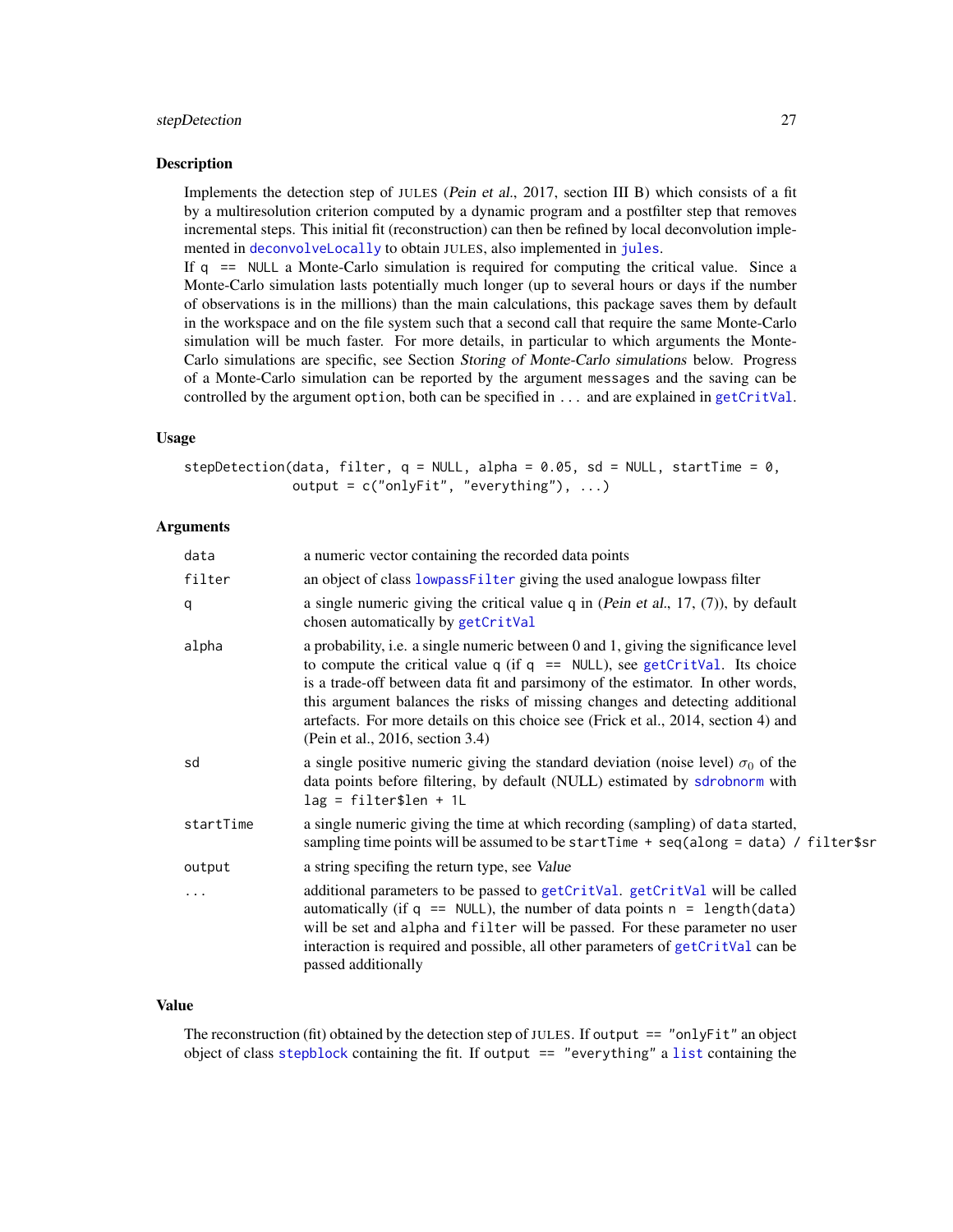<span id="page-27-0"></span>entries fit with the fit, stepfit with the fit before postfiltering, q with the given / computed critical value, filter with the given filter and sd with the given / estimated standard deviation.

#### Storing of Monte-Carlo simulations

If q == NULL a Monte-Carlo simulation is required to compute the critical value. Since a Monte-Carlo simulation lasts potentially much longer (up to several hours or days if the number of observations is in the millions) than the main calculations, multiple possibilities for saving and loading the simulations are offered. Progress of a simulation can be reported by the argument messages which can be specified in ... and is explained in the documentation of [getCritVal](#page-10-1). Each Monte-Carlo simulation is specific to the number of observations and the used filter. But note that also Monte-Carlo simulations for a (slightly) larger number of observations  $n_q$ , given in the argument nq in  $\dots$ and explained in the documentation of [getCritVal](#page-10-1), can be used, which avoids extensive resimulations for only a little bit varying number of observations, but results in a (small) loss of power. However, simulations of type "vectorIncreased", i.e. objects of class "MCSimulationMaximum" with ng observations, have to be resimulated if as. integer(log2(n1)) != as. integer(log2(n2)) when the saved simulation was computed with  $n == n1$  and the simulation now is required for n  $==$  n2 and nq  $>=$  n1 and nq  $>=$  n2. Simulations can either be saved in the workspace in the variable critValStepRTab or persistently on the file system for which the package [R.cache](#page-0-0) is used. Moreover, storing in and loading from variables and [RDS](#page-0-0) files is supported. The simulation, saving and loading can be controlled by the argument option which can be specified in ... and is explained in the documentation of [getCritVal](#page-10-1). By default simulations will be saved in the workspace and on the file system. For more details and for how simulation can be removed see Section Simulating, saving and loading of Monte-Carlo simulations in [getCritVal](#page-10-1).

#### References

Pein, F., Tecuapetla-Gómez, I., Schütte, O., Steinem, C., Munk, A. (2017) Fully-automatic multiresolution idealization for filtered ion channel recordings: flickering event detection. *arXiv*:1706.03671.

#### See Also

[jules](#page-17-1), [getCritVal](#page-10-1), [lowpassFilter](#page-22-1), [deconvolveLocally](#page-6-1)

```
## fit of the gramicidin A recordings given by gramA
# the used filter
filter \le lowpassFilter(type = "bessel", param = list(pole = 4L, cutoff = 1e3 / 1e4),
                        sr = 1e4# this call requires a Monte-Carlo simulation
# and therefore might last a few minutes,
# progress of the Monte-Carlo simulation is reported
fit <- stepDetection(gramA, filter = filter, startTime = 9, messages = 100)
# this second call should be much faster
# as the previous Monte-Carlo simulation will be loaded
stepDetection(gramA, filter = filter, startTime = 9)
```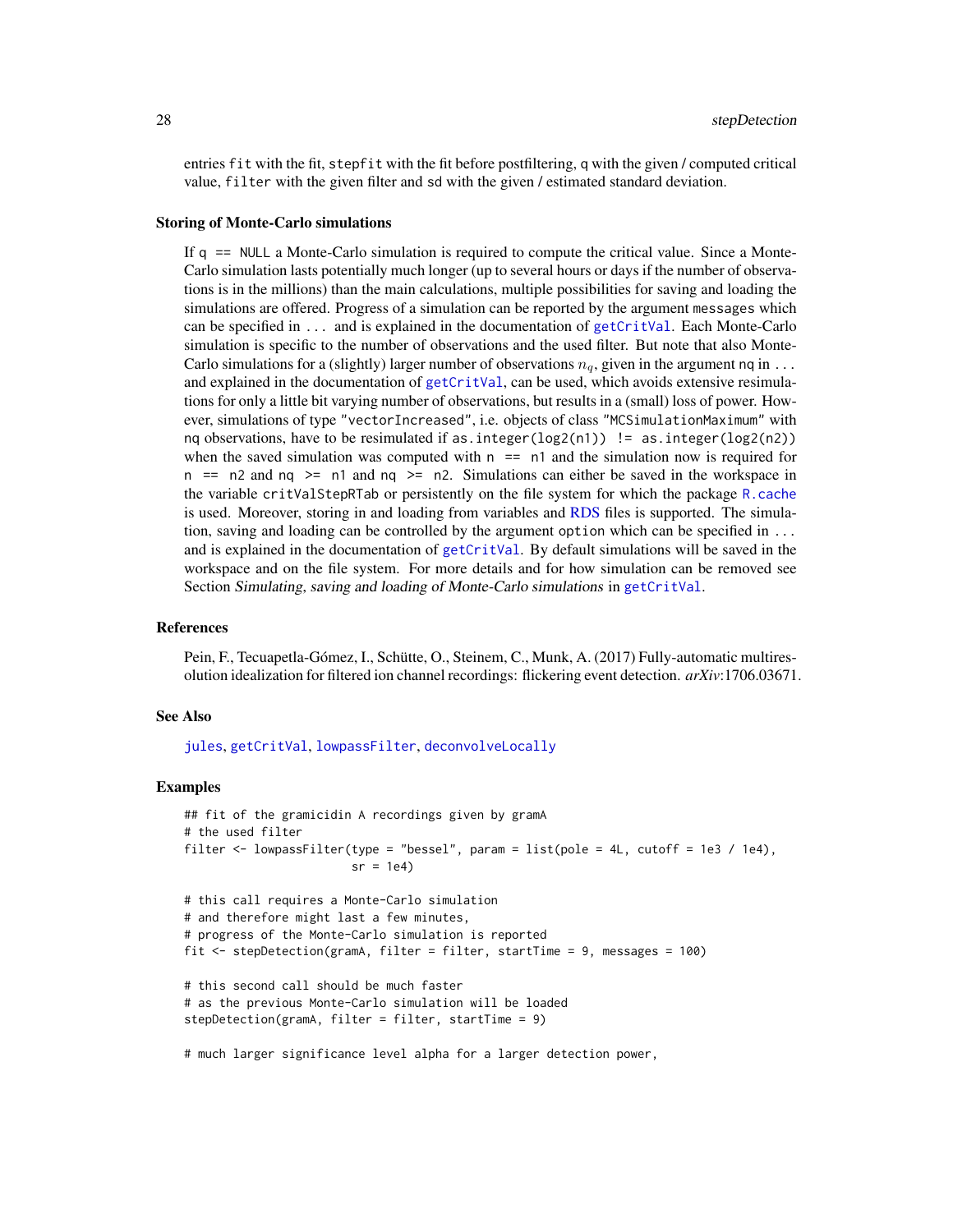#### stepDetection 29

```
# but also with the risk of detecting additional artefacts
# in this example much more changes are detected,
# most of them are probably artefacts, but for instance the event at 11.3699
# might be an additional small event that was missed before
stepDetection(gramA, filter = filter, alpha = 0.9, startTime = 9)
# getCritVal was called in stepDetection, can be called explicitly
# for instance outside of a for loop to save computation time
q <- getCritVal(length(gramA), filter = filter)
identical(stepDetection(gramA, q = q, filter = filter, startTime = 9), fit)
# more detailed output
every <- stepDetection(gramA, filter = filter, startTime = 9, output = "every")
identical(every$fit, fit)
identical(every$q, q)
identical(every$sd, stepR::sdrobnorm(gramA, lag = filter$len + 1L))
identical(every$filter, every$filter)
# for this data set no incremental changes occur
identical(every$stepfit, every$stepfit)
## zoom into a single event
time <- 9 + seq(along = gramA) / filter$sr # time points
plot(time, gramA, pch = 16, col = "grey30", ylim = c(20, 50),xlim = c(10.40835, 10.4103), ylab = "Conductance in pS", xlab = "Time in s")# fit is a piecewise constant approximation of the observations
# hence its convolution does not fit the recorded data points appropriately
# for a fit of the observations a deconvolution is required
# either by calling deconvolveLocally additionally or better immediately jules
cps <- fit$leftEnd[8:9]
levels <- fit$value[7:9]
t \leq - seq(cps[1] - 0.0009, cps[2] + 0.0023, 1e-6)
# fit
lines(t, ifelse(t < cps[1], rep(levels[1], length(t)),
                ifelse(t < cps[2], rep(levels[2], length(t)),
                       rep(levels[3], length(t)))),
      col = "blue", \text{lwd} = 3)# fit convolved with the filter
lines(t, levels[1] * (1 - filter$truncatedStepfun(t - cps[1])) +
        levels[2] * (filter$truncatedStepfun(t - cps[1]) -
                       filter$truncatedStepfun(t - cps[2])) +
        levels[3] * filter$truncatedStepfun(t - cps[2]),
      col = "darkblue", \text{ lwd} = 3)# fit with a wrong filter
wrongFilter <- lowpassFilter(type = "bessel",
                             param = list(pole = 6L, cutoff = 0.2),
                             sr = 1e4
```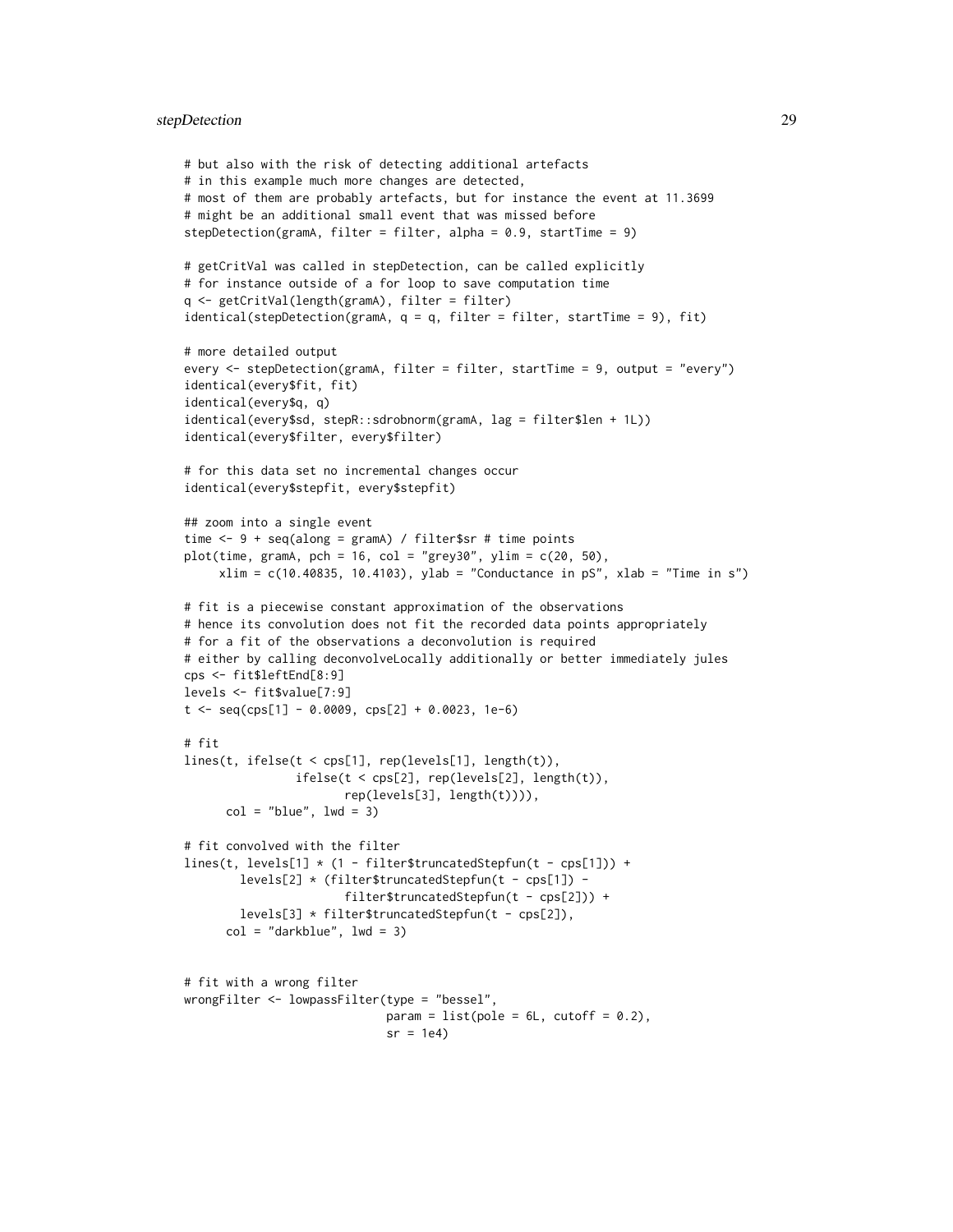```
# Monte-Carlo simulation depend on the number of observations and on the filter
# hence a simulation is required again (if called for the first time)
# to save some time the number of iterations is reduced to r = 1e3# hence the critical value is computed with less precision
# In general, r = 1e3 is enough for a first impression
# for a detailed analysis r = 1e4 is suggested
stepDetection(gramA, filter = filter, startTime = 9, messages = 100L, r = 1e3L)
# simulation for a larger number of observations can be used (nq = 3e4)
# does not require a new simulation as the simulation from above will be used
# (if the previous call was executed first)
stepDetection(gramA, filter = filter, startTime = 9,
              messages = 100L, r = 1e3L, nq = 3e4L)
# simulation of type "vectorIncreased" for n1 observations can only be reused
# for n2 observations if as.integer(log2(n1)) == as.integer(log2(n2))
# no simulation is required, since a simulation of type "matrixIncreased"
# will be loaded from the fileSystem
# this call also saves a simulation of type "vectorIncreased" in the workspace
stepDetection(gramA[1:1e4], filter = filter, startTime = 9,
     nq = 3e4, messages = 100, r = 1e3)
# here a new simulation is required
# (if no appropriate simulation is saved from a call outside of this file)
stepDetection(gramA[1:1e3], filter = filter, startTime = 9,
      nq = 3e4, messages = 100, r = 1e3,
      options = list(load = list(workspace = c("vector", "vectorIncreased"))))
# the above calls saved and (attempted to) load Monte-Carlo simulations
# in the following call the simulations will neither be saved nor loaded
stepDetection(gramA, filter = filter, startTime = 9, messages = 100L, r = 1e3L,
              options = list(load = list(), save = list())# only simulations of type "vector" and "vectorInceased" will only be in and
# loaded from the workspace, but no simulations of type "matrix" and
# "matrixIncreased" on the file system
stepDetection(gramA, filter = filter, startTime = 9, messages = 100L, r = 1e3L,
              options = list(load = list(workspace = c("vector", "vectorIncreased")),
                             save = list(workspace = c("vector", "vectorIncreased"))))
# explicit Monte-Carlo simulations, not recommended
stat <- stepR::monteCarloSimulation(n = length(gramA), , family = "mDependentPS",
                                   filter = filter, output = "maximum",
                                    r = 1e3, messages = 100)
stepDetection(gramA, filter = filter, startTime = 9, stat = stat)
# with given standard deviation
sd <- stepR::sdrobnorm(gramA, lag = filter$len + 1)
identical(stepDetection(gramA, filter = filter, startTime = 9, sd = sd), fit)
```